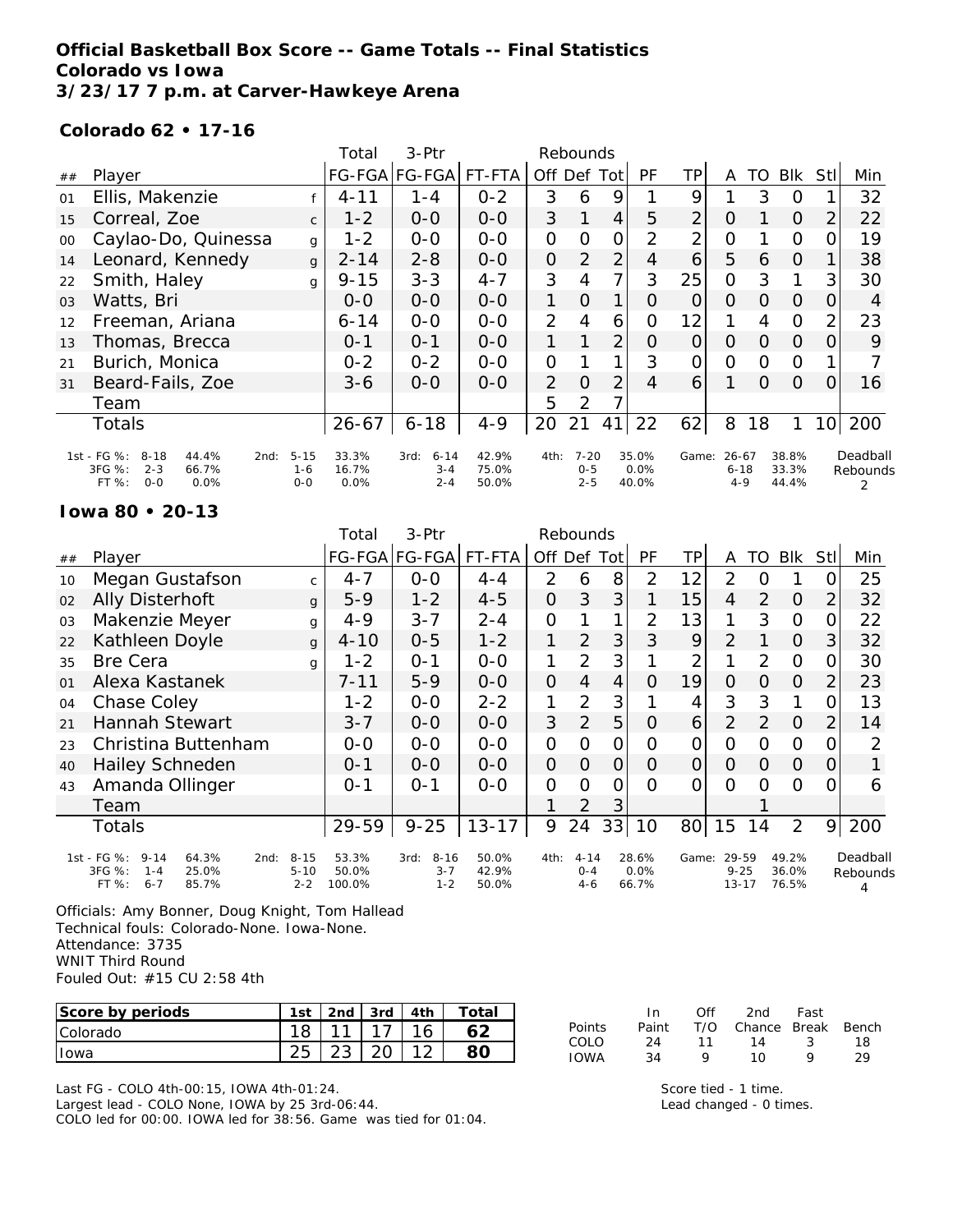## **Official Basketball Box Score -- 1st Period-Only Colorado vs Iowa 3/23/17 7 p.m. at Carver-Hawkeye Arena**

#### **Colorado 18 • 17-16**

|        |                                                                                                                 |              | Total    | $3-$ Ptr      |         | Rebounds       |          |                |                |                |                |          |                |                  |                           |
|--------|-----------------------------------------------------------------------------------------------------------------|--------------|----------|---------------|---------|----------------|----------|----------------|----------------|----------------|----------------|----------|----------------|------------------|---------------------------|
| ##     | Player                                                                                                          |              |          | FG-FGA FG-FGA | FT-FTA  | Off            | Def      | Totl           | <b>PF</b>      | TP             | A              | TO       | Blk            | Stl              | Min                       |
| 01     | Ellis, Makenzie                                                                                                 |              | $1 - 3$  | $0 - 0$       | $0 - 0$ |                | 2        | 3              | Ο              | 2              | Ο              |          | O              |                  | 8                         |
| 15     | Correal, Zoe                                                                                                    | $\mathsf{C}$ | $1 - 2$  | $0 - 0$       | $0 - 0$ | 0              | $\Omega$ | O              | $\overline{2}$ | $\overline{2}$ | $\Omega$       |          | $\Omega$       |                  | 6                         |
| $00\,$ | Caylao-Do, Quinessa                                                                                             | g            | $0 - 0$  | $0-0$         | $0-0$   | 0              | $\Omega$ | 0              |                | Ω              | O              | 0        | $\mathcal{O}$  |                  | 6                         |
| 14     | Leonard, Kennedy                                                                                                | $\mathbf{q}$ | $2 - 6$  | $2 - 3$       | $0 - 0$ | 0              | $\Omega$ | 0              |                | 6              | $\overline{2}$ |          | $\Omega$       |                  | 10                        |
| 22     | Smith, Haley                                                                                                    | g            | $0-0$    | $O-O$         | $0-0$   |                |          | $\overline{2}$ | $\overline{2}$ | 0              | $\Omega$       |          | $\Omega$       |                  | 5                         |
| 12     | Freeman, Ariana                                                                                                 |              | $3 - 5$  | $0-0$         | $0-0$   | 1              |          | $\overline{2}$ | O              | 6              |                | $\Omega$ | $\overline{O}$ | $\left( \right)$ |                           |
| 13     | Thomas, Brecca                                                                                                  |              | $0-0$    | $0 - 0$       | $0 - 0$ | 0              | $\Omega$ | $\Omega$       | 0              | $\Omega$       | $\Omega$       | $\Omega$ | $\Omega$       | $\left( \right)$ |                           |
| 21     | Burich, Monica                                                                                                  |              | $0-0$    | $0-0$         | $0-0$   | $\overline{O}$ | $\circ$  | O              |                | $\Omega$       | $\Omega$       | $\Omega$ | $\Omega$       | 0                |                           |
| 31     | Beard-Fails, Zoe                                                                                                |              | $1 - 2$  | $0 - 0$       | $0-0$   | 0              | $\Omega$ | 0              | $\Omega$       | $\overline{2}$ | $\Omega$       | $\Omega$ | $\Omega$       | $\Omega$         | 3                         |
|        | Team                                                                                                            |              |          |               |         | 1              | 0        |                |                |                |                |          |                |                  |                           |
|        | Totals                                                                                                          |              | $8 - 18$ | $2 - 3$       | $O-O$   | 4              | 4        | 8 <sup>1</sup> |                | 18             | 3              | 4        | $\Omega$       | 2                |                           |
|        | $FG \%$ :<br>$8 - 18$<br>44.4%<br>$3FG \%$<br>$2 - 3$<br>66.7%<br>$FT$ %.<br>$\cap$ $\cap\%$<br>$\cap$ - $\cap$ |              |          |               |         |                |          |                |                |                |                |          |                |                  | Deadball<br>Rebounds<br>0 |

**Iowa 25 • 20-13**

FT %: 0-0 0.0%

|    |                                                                                         |              | Total    | 3-Ptr         |         | Rebounds       |                |                |                |                |                |          |            |                |                      |
|----|-----------------------------------------------------------------------------------------|--------------|----------|---------------|---------|----------------|----------------|----------------|----------------|----------------|----------------|----------|------------|----------------|----------------------|
| ## | Player                                                                                  |              |          | FG-FGA FG-FGA | FT-FTA  | Off Def        |                | Tot            | PF             | <b>TP</b>      | A              | TO       | <b>Blk</b> | <b>StI</b>     | Min                  |
| 10 | Megan Gustafson                                                                         | C.           | $0-0$    | $0 - 0$       | $2 - 2$ | 0              |                |                | Ω              | 2              | O              | Ο        | 0          | 0              |                      |
| 02 | <b>Ally Disterhoft</b>                                                                  | $\mathbf{q}$ | $2 - 2$  | $0-0$         | $4 - 5$ | $\overline{O}$ | $\overline{2}$ | $\overline{2}$ | 0              | 8              | 3              | $\Omega$ | $\Omega$   |                | 8                    |
| 03 | Makenzie Meyer                                                                          | g            | $O - 1$  | $O - 1$       | $0-0$   | $\mathcal{O}$  | O              | 0              | Ω              | 0              | O              | O        | $\circ$    | 0              | 6                    |
| 22 | Kathleen Doyle                                                                          | g            | $1 - 3$  | $0 - 1$       | $0 - 0$ | $\Omega$       |                | 1.             |                | $\overline{2}$ | $\Omega$       | 0        | $\Omega$   |                | 7                    |
| 35 | <b>Bre Cera</b>                                                                         | g            | $1 - 2$  | $0 - 1$       | $0-0$   |                |                | $\overline{2}$ | $\overline{O}$ | $\overline{2}$ | $\overline{O}$ |          | $\Omega$   | 0              |                      |
| 01 | Alexa Kastanek                                                                          |              | $3 - 3$  | $1 - 1$       | $0 - 0$ | $\overline{O}$ |                | 1              | $\Omega$       | 7              | $\Omega$       | $\Omega$ | $\Omega$   | 0              | 6                    |
| 04 | Chase Coley                                                                             |              | $O - 1$  | $0-0$         | $0-0$   | $\mathbf{O}$   | $\Omega$       | $\mathcal{O}$  | $\overline{O}$ | $\overline{O}$ |                |          | $\Omega$   | 0              | 2                    |
| 21 | <b>Hannah Stewart</b>                                                                   |              | $2 - 2$  | $0 - 0$       | $0-0$   | $\overline{O}$ | $\Omega$       | $\overline{O}$ | O              | 4              | $\Omega$       | 0        | $\Omega$   | 0              | $\overline{2}$       |
| 43 | Amanda Ollinger                                                                         |              | $O-O$    | $O-O$         | $0-0$   | $\mathbf{O}$   | $\Omega$       | $\mathcal{O}$  | $\Omega$       | 0              | $\Omega$       | Ω        | $\circ$    | 0              |                      |
|    | Team                                                                                    |              |          |               |         | 0              | $\Omega$       | 0              |                |                |                |          |            |                |                      |
|    | Totals                                                                                  |              | $9 - 14$ | $1 - 4$       | $6 - 7$ | 1              | 6              | $\overline{7}$ |                | 25             | 4              | 2        | $\circ$    | $\overline{2}$ |                      |
|    | FG %:<br>64.3%<br>$9 - 14$<br>3FG %:<br>25.0%<br>$1 - 4$<br>$FT%$ :<br>$6 - 7$<br>85.7% |              |          |               |         |                |                |                |                |                |                |          |            |                | Deadball<br>Rebounds |

Officials: Amy Bonner, Doug Knight, Tom Hallead Technical fouls: Colorado-None. Iowa-None. Attendance: 3735 WNIT Third Round Fouled Out: #15 CU 2:58 4th

| Score by periods | 1st | 2 <sub>nd</sub> | 3rd | 4th | Total |
|------------------|-----|-----------------|-----|-----|-------|
| <b>Colorado</b>  |     |                 |     |     |       |
| Towa             | つに  |                 |     |     |       |

Last FG - COLO 1st-00:01, IOWA 1st-00:04. Largest lead - COLO None, IOWA by 11 1st-01:56. COLO led for 00:00. IOWA led for 29:22. Game was tied for 00:38.

|               | In.               | ∩ff              | 2nd -                  | Fast       |    |
|---------------|-------------------|------------------|------------------------|------------|----|
| <b>Points</b> | Paint             |                  | T/O Chance Break Bench |            |    |
| COLO.         | $\mathbf{\Delta}$ | $\left( \right)$ | - 2                    | $^{\circ}$ | 8. |
| <b>IOWA</b>   | 10.               |                  |                        |            |    |

Score tied - 1 time. Lead changed - 0 times.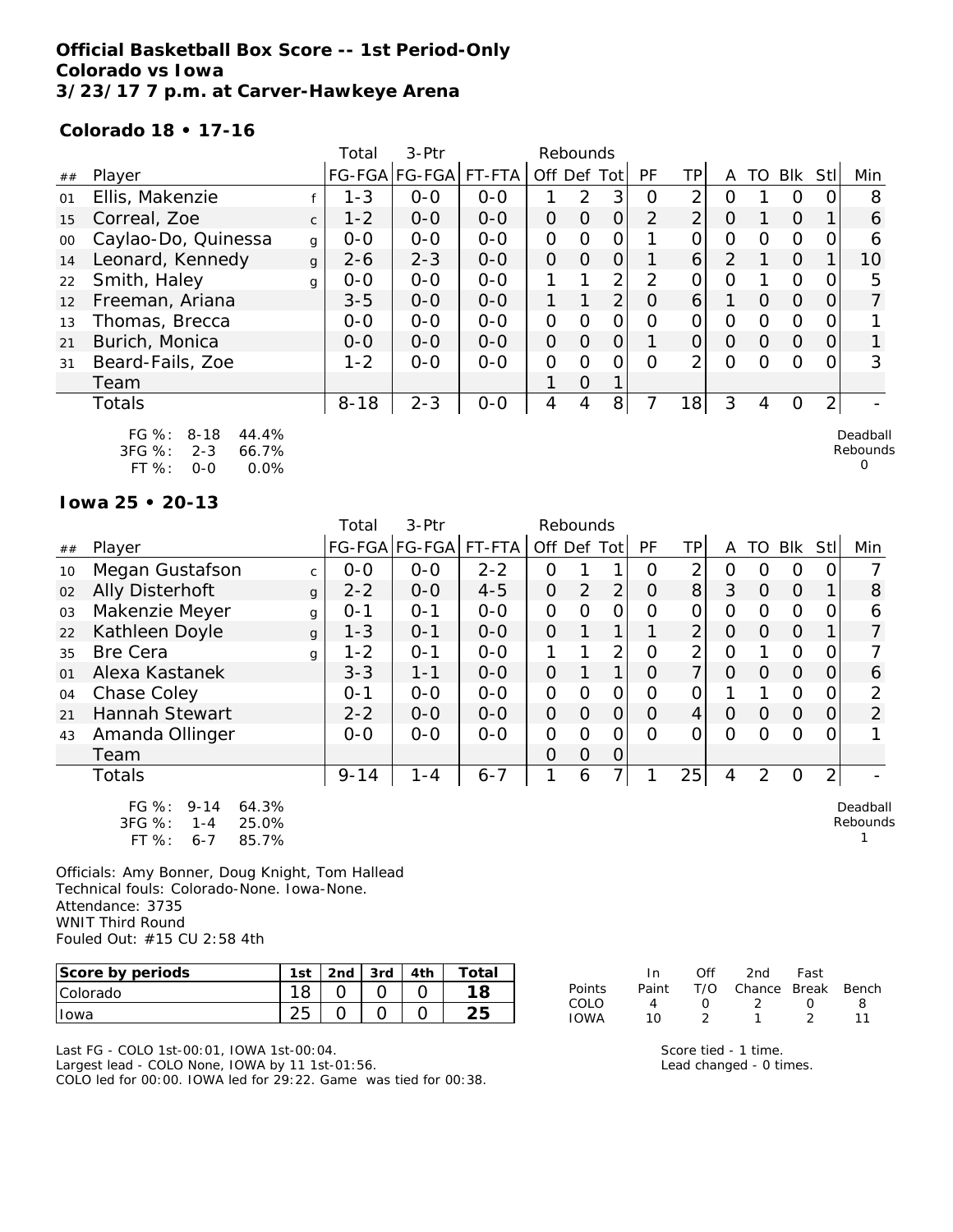# **Colorado vs Iowa 3/23/17 7 p.m. at Carver-Hawkeye Arena 1st PERIOD Play-by-Play (Page 1)**

| HOME TEAM: I owa                     | Time  | Score    |                | Margin VISITORS: Colorado              |
|--------------------------------------|-------|----------|----------------|----------------------------------------|
| GOOD! JUMPER by Bre Cera             | 09:34 | $2 - 0$  | H <sub>2</sub> |                                        |
| ASSIST by Ally Disterhoft            | 09:34 |          |                |                                        |
|                                      | 09:02 | $2 - 2$  | T <sub>1</sub> | GOOD! LAYUP by Correal, Zoe [PNT]      |
|                                      | 09:02 |          |                | ASSIST by Leonard, Kennedy             |
| MISSED 3 PTR by Makenzie Meyer       | 08:50 |          |                | REBOUND (DEF) by Ellis, Makenzie       |
|                                      | 08:42 |          |                | MISSED JUMPER by Leonard, Kennedy      |
|                                      | 08:42 |          |                | REBOUND (OFF) by (TEAM)                |
|                                      |       |          |                |                                        |
| REBOUND (DEF) by Kathleen Doyle      | 08:38 |          |                | MISSED JUMPER by Correal, Zoe          |
| GOOD! LAYUP by Ally Disterhoft [PNT] | 08:24 | $4 - 2$  | H <sub>2</sub> |                                        |
| GOOD! FT SHOT by Ally Disterhoft     | 08:24 | $5 - 2$  | H 3            | FOUL by Smith, Haley (P1T1)            |
|                                      | 08:02 |          |                | TURNOVR by Ellis, Makenzie             |
| STEAL by Kathleen Doyle              | 08:01 |          |                |                                        |
| MISSED LAYUP by Kathleen Doyle       | 07:59 |          |                | REBOUND (DEF) by Smith, Haley          |
|                                      | 07:53 |          |                | TURNOVR by Smith, Haley                |
|                                      | 07:36 |          |                | FOUL by Caylao-Do, Quinessa (P1T2)     |
|                                      | 07:33 |          |                | FOUL by Correal, Zoe (P1T3)            |
| TURNOVR by Bre Cera                  | 07:24 |          |                |                                        |
|                                      | 07:23 |          |                | STEAL by Correal, Zoe                  |
| REBOUND (DEF) by Bre Cera            | 07:13 |          |                | MISSED 3 PTR by Leonard, Kennedy       |
|                                      |       |          |                |                                        |
|                                      | 07:12 |          |                | FOUL by Smith, Haley (P2T4)            |
|                                      | 07:12 |          |                | SUB IN: Freeman, Ariana                |
|                                      | 07:12 |          |                | SUB OUT: Smith, Haley                  |
| MISSED 3 PTR by Kathleen Doyle       | 06:47 |          |                |                                        |
| REBOUND (OFF) by Bre Cera            | 06:47 |          |                |                                        |
| MISSED FT SHOT by Ally Disterhoft    | 06:35 |          |                | FOUL by Leonard, Kennedy (P1T5)        |
| REBOUND (OFF) by (DEADBALL)          | 06:35 |          |                |                                        |
| GOOD! FT SHOT by Ally Disterhoft     | 06:35 | $6 - 2$  | $H_4$          |                                        |
| SUB IN: Hannah Stewart               | 06:35 |          |                |                                        |
| SUB IN: Chase Coley                  | 06:35 |          |                |                                        |
| SUB IN: Alexa Kastanek               | 06:35 |          |                |                                        |
|                                      | 06:35 |          |                |                                        |
| SUB OUT: Megan Gustafson             |       |          |                |                                        |
| SUB OUT: Kathleen Doyle              | 06:35 |          |                |                                        |
| SUB OUT: Bre Cera                    | 06:35 |          |                |                                        |
|                                      | 06:19 |          |                | TURNOVR by Correal, Zoe                |
|                                      | 06:19 |          |                | SUB IN: Beard-Fails, Zoe               |
|                                      | 06:19 |          |                | SUB OUT: Correal, Zoe                  |
| TURNOVR by Chase Coley               | 06:02 |          |                |                                        |
|                                      | 06:01 |          |                | STEAL by Leonard, Kennedy              |
| REBOUND (DEF) by Ally Disterhoft     | 05:57 |          |                | MISSED JUMPER by Leonard, Kennedy      |
| MISSED JUMPER by Chase Coley         | 05:48 |          |                | REBOUND (DEF) by Freeman, Ariana       |
|                                      | 05:26 | 6-4      | H 2            | GOOD! JUMPER by Beard-Fails, Zoe [PNT] |
| GOOD! JUMPER by Hannah Stewart       | 05:02 | $8 - 4$  | H 4            |                                        |
| ASSIST by Chase Coley                | 05:02 |          |                |                                        |
|                                      |       |          |                |                                        |
| REBOUND (DEF) by Ally Disterhoft     | 04:44 |          |                | MISSED JUMPER by Ellis, Makenzie       |
| GOOD! LAYUP by Hannah Stewart [PNT]  | 04:34 | $10 - 4$ | H 6            |                                        |
| ASSIST by Ally Disterhoft            | 04:34 |          |                |                                        |
|                                      | 04:15 |          |                | MISSED JUMPER by Freeman, Ariana       |
|                                      | 04:15 |          |                | REBOUND (OFF) by Ellis, Makenzie       |
|                                      | 04:11 | $10-6$   | H 4            | GOOD! JUMPER by Ellis, Makenzie        |
| GOOD! LAYUP by Alexa Kastanek [PNT]  | 03:51 | $12 - 6$ | H 6            |                                        |
|                                      | 03:39 |          |                | TURNOVR by Leonard, Kennedy            |
|                                      | 03:37 |          |                | <b>TIMEOUT 30sec</b>                   |
| SUB IN: Kathleen Doyle               | 03:37 |          |                | SUB IN: Burich, Monica                 |
| SUB IN: Megan Gustafson              | 03:37 |          |                | SUB IN: Thomas, Brecca                 |
|                                      |       |          |                |                                        |
| SUB IN : Bre Cera                    | 03:37 |          |                | SUB OUT: Caylao-Do, Quinessa           |
| SUB IN: Amanda Ollinger              | 03:37 |          |                | SUB OUT: Ellis, Makenzie               |
| SUB OUT: Ally Disterhoft             | 03:37 |          |                |                                        |
| SUB OUT: Makenzie Meyer              | 03:37 |          |                |                                        |
| SUB OUT: Hannah Stewart              | 03:37 |          |                |                                        |
| SUB OUT: Chase Coley                 | 03:37 |          |                |                                        |
| STEAL by Ally Disterhoft             | 03:36 |          |                |                                        |
|                                      |       |          |                |                                        |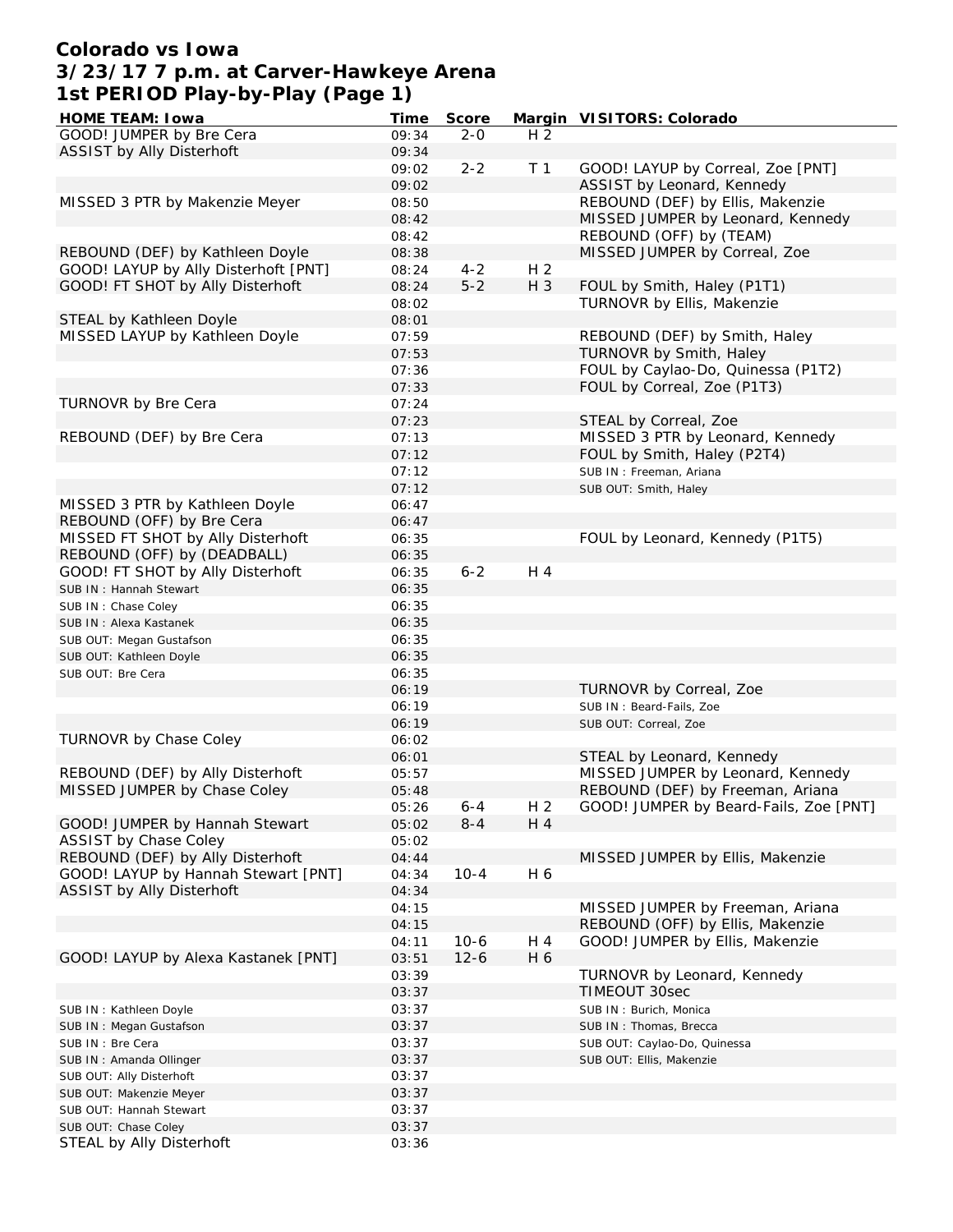# **Colorado vs Iowa 3/23/17 7 p.m. at Carver-Hawkeye Arena 1st PERIOD Play-by-Play (Page 2)**

| HOME TEAM: I owa                        | Time  | Score     |                | Margin VISITORS: Colorado         |
|-----------------------------------------|-------|-----------|----------------|-----------------------------------|
| GOOD! LAYUP by Ally Disterhoft [FB/PNT] | 03:34 | $14-6$    | H 8            |                                   |
|                                         | 03:19 | $14 - 8$  | H 6            | GOOD! JUMPER by Freeman, Ariana   |
| GOOD! LAYUP by Alexa Kastanek [PNT]     | 03:04 | $16 - 8$  | H 8            |                                   |
|                                         | 02:36 |           |                | MISSED JUMPER by Leonard, Kennedy |
|                                         | 02:36 |           |                | REBOUND (OFF) by Freeman, Ariana  |
| FOUL by Kathleen Doyle (P1T1)           | 02:36 |           |                |                                   |
|                                         | 02:36 |           |                | SUB IN: Smith, Haley              |
|                                         | 02:36 |           |                | SUB OUT: Thomas, Brecca           |
| REBOUND (DEF) by Megan Gustafson        | 02:29 |           |                | MISSED JUMPER by Beard-Fails, Zoe |
| GOOD! FT SHOT by Megan Gustafson        | 02:27 | $17 - 8$  | H 9            | FOUL by Burich, Monica (P1T6)     |
| GOOD! FT SHOT by Megan Gustafson        | 02:27 | $18 - 8$  | H 10           |                                   |
| SUB IN: Ally Disterhoft                 | 02:27 |           |                | SUB IN: Ellis, Makenzie           |
| SUB OUT: Amanda Ollinger                | 02:27 |           |                | SUB IN: Correal, Zoe              |
|                                         | 02:27 |           |                | SUB OUT: Burich, Monica           |
|                                         | 02:27 |           |                | SUB OUT: Beard-Fails, Zoe         |
|                                         | 02:08 | $18 - 10$ | H 8            | GOOD! JUMPER by Freeman, Ariana   |
| GOOD! 3 PTR by Alexa Kastanek           | 01:56 | $21 - 10$ | H 11           |                                   |
| ASSIST by Ally Disterhoft               | 01:56 |           |                |                                   |
|                                         | 01:35 |           |                | MISSED JUMPER by Freeman, Ariana  |
|                                         | 01:35 |           |                | REBOUND (OFF) by Smith, Haley     |
| REBOUND (DEF) by Alexa Kastanek         | 01:26 |           |                | MISSED JUMPER by Ellis, Makenzie  |
| MISSED 3 PTR by Bre Cera                | 01:17 |           |                | REBOUND (DEF) by Ellis, Makenzie  |
|                                         | 01:07 | $21 - 12$ | H 9            | GOOD! JUMPER by Freeman, Ariana   |
|                                         | 01:07 |           |                | ASSIST by Leonard, Kennedy        |
| GOOD! FT SHOT by Ally Disterhoft        | 00:48 | $22 - 12$ | H 10           | FOUL by Correal, Zoe (P2T7)       |
| GOOD! FT SHOT by Ally Disterhoft        | 00:48 | $23 - 12$ | H 11           |                                   |
|                                         | 00:32 | $23 - 15$ | H 8            | GOOD! 3 PTR by Leonard, Kennedy   |
|                                         | 00:32 |           |                | ASSIST by Freeman, Ariana         |
| GOOD! JUMPER by Kathleen Doyle          | 00:04 | $25 - 15$ | H 10           |                                   |
|                                         | 00:01 | $25 - 18$ | H <sub>7</sub> | GOOD! 3 PTR by Leonard, Kennedy   |

Iowa 25, Colorado 18

|                                              | In | $\bigcap$ ff | 2nd                | Fast |                         |
|----------------------------------------------|----|--------------|--------------------|------|-------------------------|
| 1st period-only Paint T/O Chance Break Bench |    |              |                    |      |                         |
| Colorado 4 0 2 0 8                           |    |              |                    |      | Score tied - 1 time.    |
|                                              |    |              | $10wa$ 10 2 1 2 11 |      | Lead changed - 0 times. |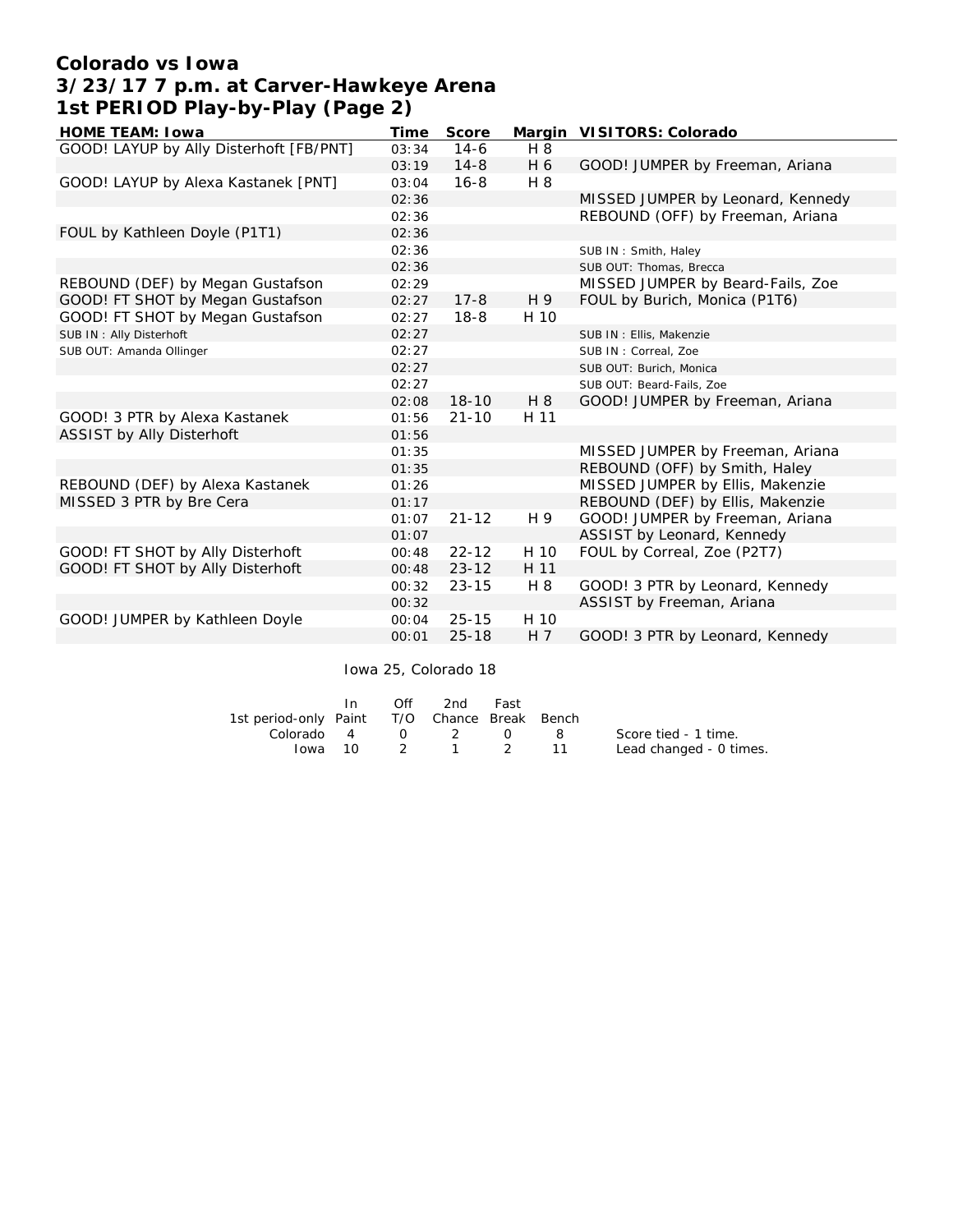## **Official Basketball Box Score -- 2nd Period-Only Colorado vs Iowa 3/23/17 7 p.m. at Carver-Hawkeye Arena**

#### **Colorado 11 • 17-16**

|        |                                                                                        |              | Total    | 3-Ptr         |         |                | Rebounds       |                |                  |                |                |          |            |     |                           |
|--------|----------------------------------------------------------------------------------------|--------------|----------|---------------|---------|----------------|----------------|----------------|------------------|----------------|----------------|----------|------------|-----|---------------------------|
| ##     | Player                                                                                 |              |          | FG-FGA FG-FGA | FT-FTA  | Off Def        |                | Tot            | PF               | TP.            | A              | TO       | <b>Blk</b> | Stl | Min                       |
| 01     | Ellis, Makenzie                                                                        |              | $0 - 2$  | $O - 1$       | $0 - 0$ | 0              | O              | 0              | $\left( \right)$ |                | Ω              |          | Ο          |     |                           |
| 15     | Correal, Zoe                                                                           | $\mathsf{C}$ | $0 - 0$  | $0 - 0$       | $0 - 0$ | 1              | $\Omega$       | 1.             | O                | 0              | 0              | O        | $\Omega$   |     | 6                         |
| $00\,$ | Caylao-Do, Quinessa                                                                    | g            | $O - 1$  | $O-O$         | $0-0$   | $\mathbf{O}$   | $\circ$        | $\overline{O}$ | O                | 0              | O              | Ω        | $\Omega$   |     |                           |
| 14     | Leonard, Kennedy                                                                       | $\mathbf{q}$ | $0 - 2$  | $0 - 2$       | $0-0$   | $\overline{O}$ | 0              | $\Omega$       | O                | O              | $\overline{2}$ |          | $\Omega$   |     | 10                        |
| 22     | Smith, Haley                                                                           | g            | $4 - 4$  | $1 - 1$       | $0 - 0$ | $\overline{2}$ | $\mathcal{P}$  | 4              | Ω                | 9              | $\Omega$       |          | $\Omega$   |     | 5                         |
| 03     | Watts, Bri                                                                             |              | $0 - 0$  | $0-0$         | $0 - 0$ | $\Omega$       | $\Omega$       | $\overline{O}$ | O                | $\overline{O}$ | O              | Ω        | $\Omega$   | 0   | $0+$                      |
| 12     | Freeman, Ariana                                                                        |              | $1 - 3$  | $0-0$         | $0 - 0$ | $\mathbf{O}$   | O              | $\overline{O}$ | 0                | 2              | Ο              |          | $\Omega$   | 2   | 6                         |
| 21     | Burich, Monica                                                                         |              | $0 - 2$  | $0 - 2$       | $0 - 0$ | $\overline{O}$ |                |                |                  | 0              | $\Omega$       | $\Omega$ | $\Omega$   |     | 3                         |
| 31     | Beard-Fails, Zoe                                                                       |              | $0 - 1$  | $O-O$         | $O-O$   | $\mathcal{O}$  | $\circ$        | 0              | Ω                | Ω              | Ω              | ∩        | $\Omega$   |     | $\mathcal{P}$             |
|        | Team                                                                                   |              |          |               |         | $\Omega$       | $\overline{O}$ | $\Omega$       |                  |                |                |          |            |     |                           |
|        | <b>Totals</b>                                                                          |              | $5 - 15$ | $1 - 6$       | $0-0$   | 3              | 3              | $6 \mid$       |                  | 11             | $\overline{2}$ | 4        | O          | 5   |                           |
|        | $FG \%$ :<br>$5 - 15$<br>33.3%<br>3FG %:<br>16.7%<br>1-6<br>$FT%$ :<br>0.0%<br>$O - O$ |              |          |               |         |                |                |                |                  |                |                |          |            |     | Deadball<br>Rebounds<br>0 |

**Iowa 23 • 20-13**

|    |                                                                                            |              | Total    | 3-Ptr         |         | Rebounds       |                |                |          |                |                |    |                |                |                           |
|----|--------------------------------------------------------------------------------------------|--------------|----------|---------------|---------|----------------|----------------|----------------|----------|----------------|----------------|----|----------------|----------------|---------------------------|
| ## | Player                                                                                     |              |          | FG-FGA FG-FGA | FT-FTA  | Off Def        |                | Tot            | PF       | <b>TP</b>      | A              | TO | Blk            | Stll           | Min                       |
| 10 | Megan Gustafson                                                                            | C.           | $2 - 2$  | $O-O$         | $0 - 0$ |                | $\overline{2}$ | 3              | Ω        | 4              | Ω              | O  | 0              | 0              | 5                         |
| 02 | Ally Disterhoft                                                                            | $\mathbf{q}$ | $1 - 2$  | $1 - 1$       | $0-0$   | $\Omega$       |                | 1              | 0        | 3              | $\overline{O}$ |    | $\Omega$       | 0              | 6                         |
| 03 | Makenzie Meyer                                                                             | g            | $2 - 3$  | $2 - 3$       | $0-0$   | $\mathcal{O}$  | O              | $\mathcal{O}$  | 2        | 6              |                |    | $\circ$        | 0              | 6                         |
| 22 | Kathleen Doyle                                                                             | g            | $0 - 1$  | $0 - 1$       | $0-0$   | $\overline{O}$ | $\Omega$       | $\overline{O}$ | O        | $\Omega$       |                |    | $\Omega$       | 1.             | 6                         |
| 35 | <b>Bre Cera</b>                                                                            | g            | $0-0$    | $O-O$         | $0-0$   | $\mathcal{O}$  | O              | $\mathcal{O}$  | Ω        | 0              | O              | O  | $\circ$        | 0              | 5                         |
| 01 | Alexa Kastanek                                                                             |              | $2 - 4$  | $2 - 4$       | $0-0$   | $\overline{O}$ |                | $\mathbf{1}$   | 0        | 6              | $\Omega$       | 0  | $\Omega$       | 2              | 5                         |
| 04 | Chase Coley                                                                                |              | 1-1      | $0 - 0$       | $2 - 2$ | 1              | 2              | 3              | 0        | 4              | 2              |    | $\Omega$       | 0              | 6                         |
| 21 | Hannah Stewart                                                                             |              | $0 - 1$  | $0 - 0$       | $0-0$   | $\overline{2}$ | $\Omega$       | $\overline{2}$ | O        | $\overline{O}$ | 2              |    | $\Omega$       | 1              | 4                         |
| 43 | Amanda Ollinger                                                                            |              | $O - 1$  | $0 - 1$       | $0-0$   | $\Omega$       | 0              | 0              | $\Omega$ | Ο              | $\Omega$       | Ω  | 0              | 0              | 3                         |
|    | Team                                                                                       |              |          |               |         | $\Omega$       | 1              |                |          |                |                |    |                |                |                           |
|    | Totals                                                                                     |              | $8 - 15$ | $5 - 10$      | $2 - 2$ | 4              |                | 11             | 2        | 23             | 6              | 5  | $\overline{O}$ | $\overline{4}$ |                           |
|    | $FG \%$ :<br>$8 - 15$<br>53.3%<br>3FG %:<br>$5 - 10$<br>50.0%<br>FT %:<br>100.0<br>$2 - 2$ |              |          |               |         |                |                |                |          |                |                |    |                |                | Deadball<br>Rebounds<br>O |

Officials: Amy Bonner, Doug Knight, Tom Hallead Technical fouls: Colorado-None. Iowa-None. Attendance: 3735 WNIT Third Round Fouled Out: #15 CU 2:58 4th

| Score by periods | 1st | 2 <sub>nd</sub> | 3rd | Total |
|------------------|-----|-----------------|-----|-------|
| <b>Colorado</b>  |     | $\sim$          |     |       |
| Towa             |     |                 |     |       |

Last FG - COLO 2nd-01:49, IOWA 2nd-00:13. Largest lead - COLO None, IOWA by 22 2nd-04:54. COLO led for 00:00. IOWA led for 20:00. Game was tied for 00:00.

|               | In.   | ∩ff | 2nd                    | Fast |     |
|---------------|-------|-----|------------------------|------|-----|
| <b>Points</b> | Paint |     | T/O Chance Break Bench |      |     |
| COLO          | Δ.    | Δ   | - 2                    | -3   |     |
| <b>IOWA</b>   | А     |     | Δ                      |      | 1 N |

Score tied - 0 times. Lead changed - 0 times.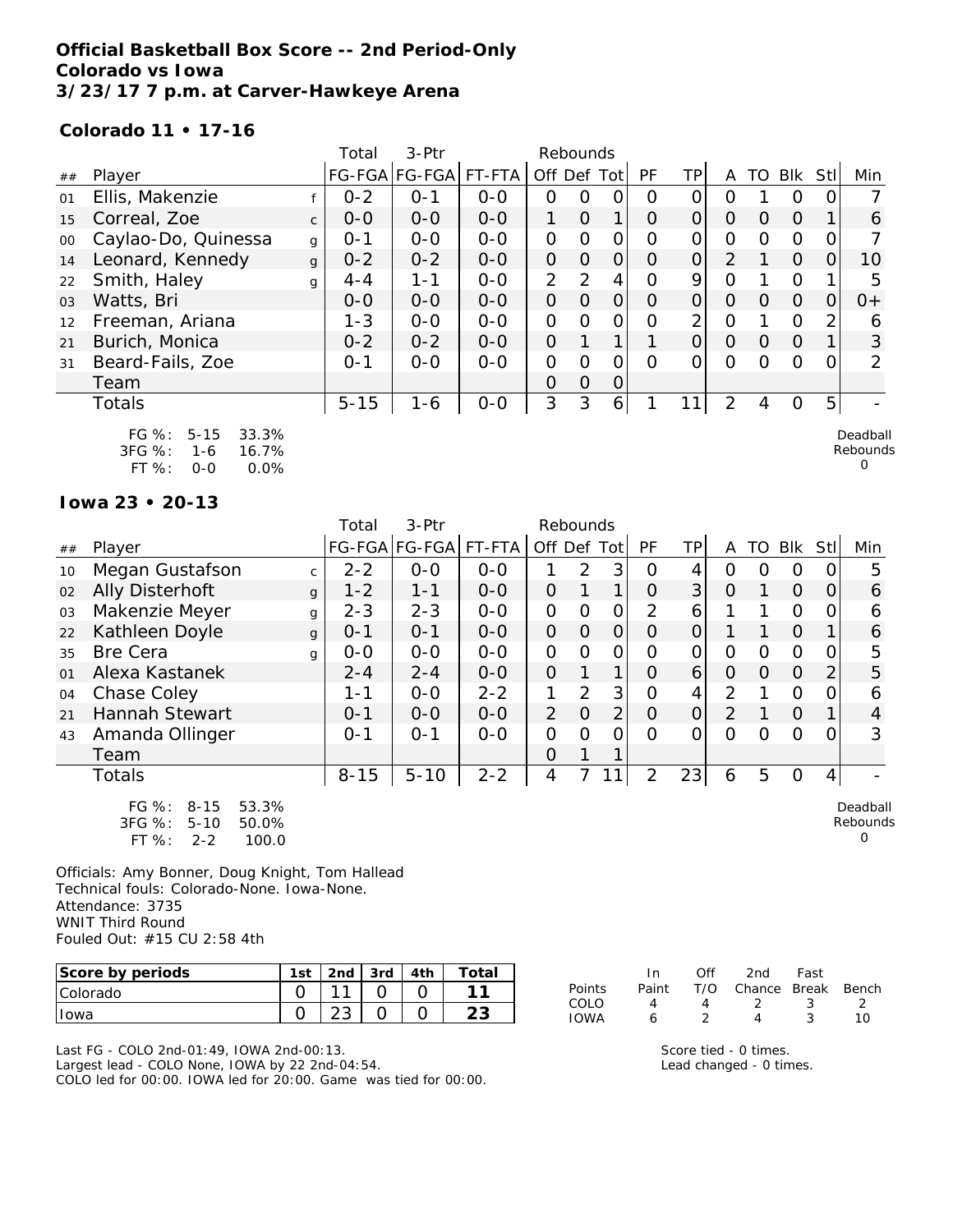# **Colorado vs Iowa 3/23/17 7 p.m. at Carver-Hawkeye Arena 2nd PERIOD Play-by-Play (Page 1)**

| HOME TEAM: I owa                     | Time  | Score     |      | Margin VISITORS: Colorado            |
|--------------------------------------|-------|-----------|------|--------------------------------------|
| TURNOVR by Kathleen Doyle            | 09:47 |           |      |                                      |
|                                      | 09:46 |           |      | STEAL by Smith, Haley                |
|                                      | 09:23 | $25 - 20$ | H 5  | GOOD! JUMPER by Smith, Haley         |
| GOOD! LAYUP by Megan Gustafson [PNT] | 09:09 | $27 - 20$ | H 7  |                                      |
| FOUL by Makenzie Meyer (P1T2)        | 08:55 |           |      |                                      |
|                                      | 08:53 | $27 - 22$ | H 5  | GOOD! LAYUP by Smith, Haley [PNT]    |
| GOOD! 3 PTR by Ally Disterhoft       | 08:29 | $30 - 22$ | H 8  |                                      |
| ASSIST by Makenzie Meyer             | 08:29 |           |      |                                      |
|                                      |       |           |      | MISSED JUMPER by Freeman, Ariana     |
|                                      | 08:08 |           |      |                                      |
|                                      | 08:08 |           |      | REBOUND (OFF) by Correal, Zoe        |
| REBOUND (DEF) by Megan Gustafson     | 08:01 |           |      | MISSED 3 PTR by Ellis, Makenzie      |
| GOOD! 3 PTR by Makenzie Meyer [FB]   | 07:50 | $33 - 22$ | H 11 |                                      |
| ASSIST by Kathleen Doyle             | 07:50 |           |      |                                      |
|                                      | 07:22 |           |      | TURNOVR by Freeman, Ariana           |
| STEAL by Kathleen Doyle              | 07:20 |           |      |                                      |
| TURNOVR by Makenzie Meyer            | 07:16 |           |      |                                      |
|                                      | 07:14 |           |      | STEAL by Correal, Zoe                |
| REBOUND (DEF) by (TEAM)              | 07:09 |           |      | MISSED 3 PTR by Leonard, Kennedy     |
| SUB IN: Chase Coley                  | 07:06 |           |      | SUB IN: Freeman, Ariana              |
| SUB IN: Hannah Stewart               | 07:06 |           |      | SUB IN: Watts, Bri                   |
| SUB IN: Alexa Kastanek               | 07:06 |           |      | SUB OUT: Correal, Zoe                |
| SUB OUT: Megan Gustafson             | 07:06 |           |      | SUB OUT: Smith, Haley                |
| SUB OUT: Kathleen Doyle              | 07:06 |           |      |                                      |
| SUB OUT: Bre Cera                    | 07:06 |           |      |                                      |
| MISSED 3 PTR by Makenzie Meyer       | 06:54 |           |      |                                      |
| REBOUND (OFF) by Hannah Stewart      |       |           |      |                                      |
|                                      | 06:54 |           | H 13 |                                      |
| GOOD! LAYUP by Chase Coley [PNT]     | 06:50 | $35 - 22$ |      |                                      |
| <b>ASSIST by Hannah Stewart</b>      | 06:50 |           |      |                                      |
| REBOUND (DEF) by Chase Coley         | 06:34 |           |      | MISSED JUMPER by Ellis, Makenzie     |
| GOOD! 3 PTR by Makenzie Meyer        | 06:21 | $38 - 22$ | H 16 |                                      |
| ASSIST by Chase Coley                | 06:21 |           |      |                                      |
|                                      | 06:19 |           |      | TIMEOUT 30sec                        |
|                                      | 06:19 |           |      | SUB IN: Correal, Zoe                 |
|                                      | 06:19 |           |      | SUB OUT: Watts, Bri                  |
| REBOUND (DEF) by Chase Coley         | 06:06 |           |      | MISSED JUMPER by Caylao-Do, Quinessa |
| GOOD! 3 PTR by Alexa Kastanek        | 05:41 | $41 - 22$ | H 19 |                                      |
| <b>ASSIST by Hannah Stewart</b>      | 05:41 |           |      |                                      |
| REBOUND (DEF) by Ally Disterhoft     | 05:10 |           |      | MISSED 3 PTR by Leonard, Kennedy     |
| GOOD! 3 PTR by Alexa Kastanek        | 04:54 | $44 - 22$ | H 22 |                                      |
| ASSIST by Chase Coley                | 04:54 |           |      |                                      |
|                                      | 04:29 |           |      | TURNOVR by Ellis, Makenzie           |
| STEAL by Hannah Stewart              | 04:28 |           |      |                                      |
| MISSED 3 PTR by Alexa Kastanek       | 04:10 |           |      |                                      |
| REBOUND (OFF) by Chase Coley         | 04:10 |           |      |                                      |
| TURNOVR by Hannah Stewart            | 03:45 |           |      |                                      |
|                                      | 03:44 |           |      | STEAL by Freeman, Ariana             |
| FOUL by Makenzie Meyer (P2T3)        |       |           |      |                                      |
|                                      | 03:40 |           |      |                                      |
| REBOUND (DEF) by Alexa Kastanek      | 03:39 |           |      | MISSED JUMPER by Beard-Fails, Zoe    |
| SUB IN: Amanda Ollinger              | 03:39 |           |      | SUB IN: Burich, Monica               |
| SUB IN: Kathleen Doyle               | 03:39 |           |      | SUB IN: Smith, Haley                 |
| SUB OUT: Ally Disterhoft             | 03:39 |           |      | SUB IN: Beard-Fails, Zoe             |
| SUB OUT: Makenzie Meyer              | 03:39 |           |      | SUB OUT: Caylao-Do, Quinessa         |
|                                      | 03:39 |           |      | SUB OUT: Ellis, Makenzie             |
|                                      | 03:39 |           |      | SUB OUT: Correal, Zoe                |
| MISSED JUMPER by Hannah Stewart      | 03:31 |           |      | REBOUND (DEF) by Smith, Haley        |
|                                      | 03:11 |           |      | MISSED 3 PTR by Burich, Monica       |
|                                      | 03:11 |           |      | REBOUND (OFF) by Smith, Haley        |
|                                      | 03:08 | $44 - 24$ | H 20 | GOOD! JUMPER by Smith, Haley         |
| MISSED 3 PTR by Alexa Kastanek       | 02:55 |           |      | REBOUND (DEF) by Smith, Haley        |
|                                      | 02:48 |           |      | TURNOVR by Smith, Haley              |
|                                      |       |           |      |                                      |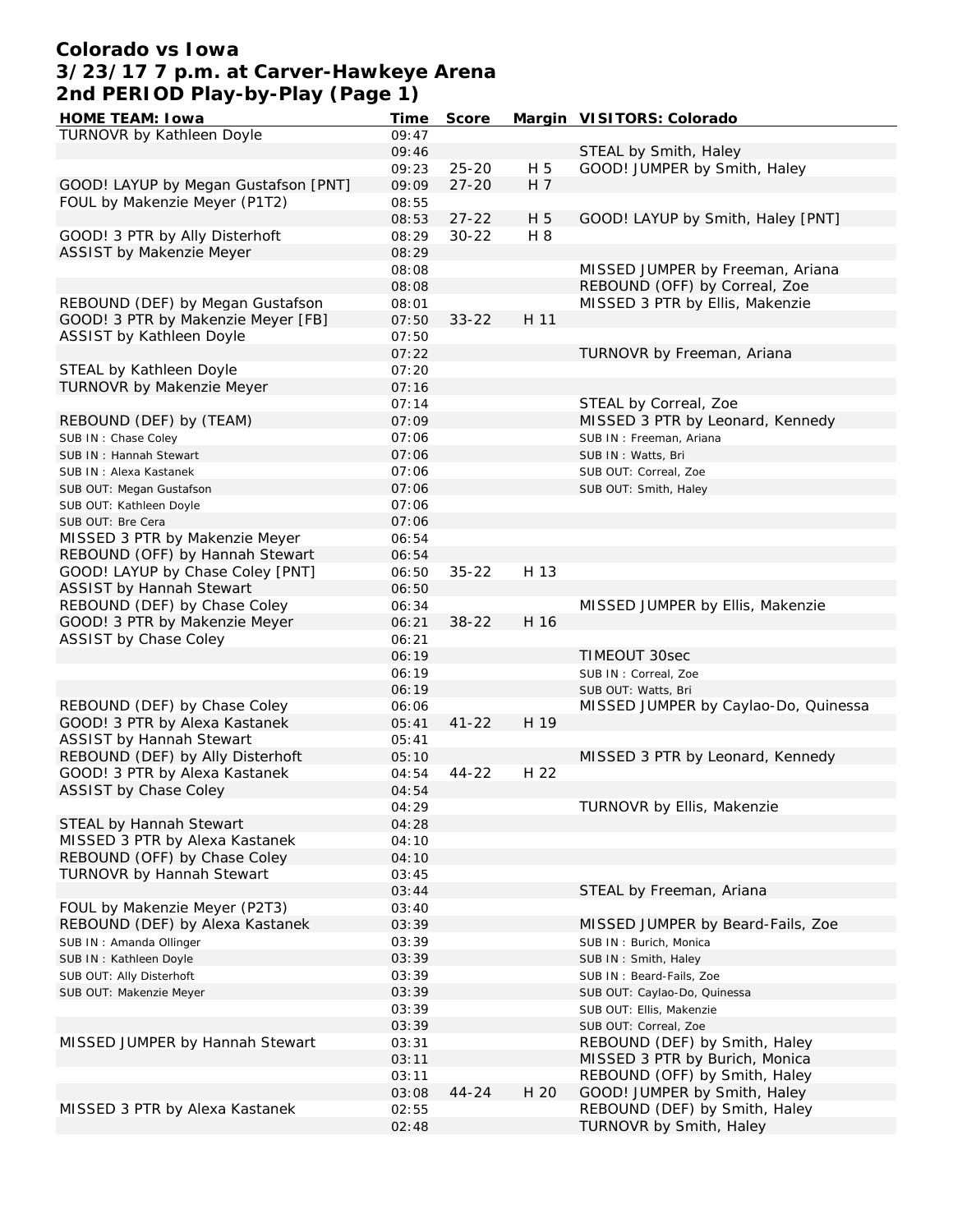## **Colorado vs Iowa 3/23/17 7 p.m. at Carver-Hawkeye Arena 2nd PERIOD Play-by-Play (Page 2)**

| HOME TEAM: I owa                     | Time  | Score     |      | Margin VISITORS: Colorado            |
|--------------------------------------|-------|-----------|------|--------------------------------------|
| STEAL by Alexa Kastanek              | 02:46 |           |      |                                      |
| MISSED 3 PTR by Kathleen Doyle       | 02:39 |           |      |                                      |
| REBOUND (OFF) by Hannah Stewart      | 02:39 |           |      |                                      |
| SUB IN: Bre Cera                     | 02:37 |           |      |                                      |
| SUB IN: Megan Gustafson              | 02:37 |           |      |                                      |
| SUB OUT: Hannah Stewart              | 02:37 |           |      |                                      |
| SUB OUT: Alexa Kastanek              | 02:37 |           |      |                                      |
| MISSED 3 PTR by Amanda Ollinger      | 02:26 |           |      | REBOUND (DEF) by Burich, Monica      |
|                                      | 02:16 | $44 - 27$ | H 17 | GOOD! 3 PTR by Smith, Haley [FB]     |
|                                      | 02:16 |           |      | ASSIST by Leonard, Kennedy           |
| TURNOVR by Chase Coley               | 01:56 |           |      |                                      |
|                                      | 01:54 |           |      | STEAL by Freeman, Ariana             |
| TIMEOUT 30sec                        | 01:51 |           |      |                                      |
|                                      | 01:49 | $44 - 29$ | H 15 | GOOD! LAYUP by Freeman, Ariana [PNT] |
|                                      | 01:49 |           |      | ASSIST by Leonard, Kennedy           |
| TURNOVR by Ally Disterhoft           | 01:41 |           |      |                                      |
|                                      | 01:40 |           |      | STEAL by Burich, Monica              |
|                                      | 01:33 |           |      | MISSED JUMPER by Freeman, Ariana     |
|                                      | 01:33 |           |      | REBOUND (OFF) by Smith, Haley        |
| REBOUND (DEF) by Megan Gustafson     | 01:27 |           |      | MISSED 3 PTR by Burich, Monica       |
|                                      | 00:58 |           |      | FOUL by Burich, Monica (P2T8)        |
| GOOD! FT SHOT by Chase Coley         | 00:57 | 45-29     | H 16 |                                      |
| GOOD! FT SHOT by Chase Coley         | 00:57 | 46-29     | H 17 |                                      |
| SUB IN: Alexa Kastanek               | 00:57 |           |      | SUB IN : Ellis, Makenzie             |
| SUB OUT: Chase Coley                 | 00:57 |           |      | SUB IN: Correal, Zoe                 |
|                                      | 00:57 |           |      | SUB IN: Caylao-Do, Quinessa          |
|                                      | 00:57 |           |      | SUB OUT: Smith, Haley                |
|                                      | 00:57 |           |      | SUB OUT: Freeman, Ariana             |
|                                      | 00:57 |           |      | SUB OUT: Beard-Fails, Zoe            |
|                                      | 00:40 |           |      | TURNOVR by Leonard, Kennedy          |
| STEAL by Alexa Kastanek              | 00:38 |           |      |                                      |
|                                      | 00:37 |           |      | SUB IN: Freeman, Ariana              |
|                                      | 00:37 |           |      | SUB OUT: Correal, Zoe                |
| MISSED JUMPER by Ally Disterhoft     | 00:18 |           |      |                                      |
| REBOUND (OFF) by Megan Gustafson     | 00:18 |           |      |                                      |
| GOOD! LAYUP by Megan Gustafson [PNT] | 00:13 | $48 - 29$ | H 19 |                                      |

#### Iowa 48, Colorado 29

|                                              |        | Off | 2nd      | Fast     |     |                         |
|----------------------------------------------|--------|-----|----------|----------|-----|-------------------------|
| 2nd period-only Paint T/O Chance Break Bench |        |     |          |          |     |                         |
| Colorado 4                                   |        |     | 4 2 3 2  |          |     | Score tied - 0 times.   |
|                                              | lowa 6 |     | $\sim$ 4 | $\sim$ 3 | 10. | Lead changed - 0 times. |
|                                              |        |     |          |          |     |                         |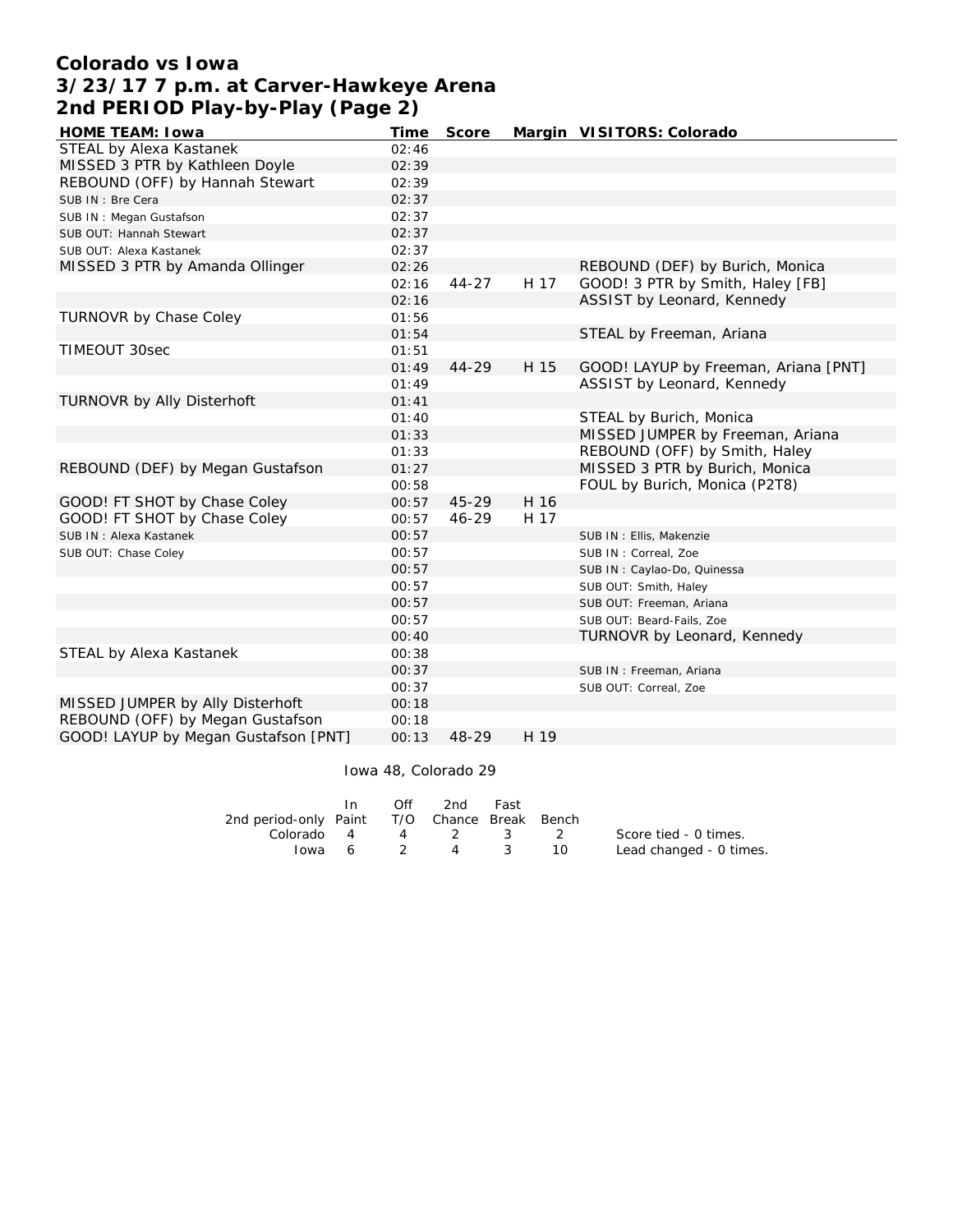## **Official Basketball Box Score -- 1st Half-Only Colorado vs Iowa 3/23/17 7 p.m. at Carver-Hawkeye Arena**

## **Colorado**

|    |                                                                                                    |                                | Total                  | $3-Ptr$                                | Rebounds                |                |                                |                |                        |                |                                  |                |                         |                |                |
|----|----------------------------------------------------------------------------------------------------|--------------------------------|------------------------|----------------------------------------|-------------------------|----------------|--------------------------------|----------------|------------------------|----------------|----------------------------------|----------------|-------------------------|----------------|----------------|
| ## | Player                                                                                             |                                |                        | FG-FGA FG-FGA                          | FT-FTA                  |                | Off Def                        | Totl           | <b>PF</b>              | ΤP             | A                                | TO             | Blk                     | Stl            | Min            |
| 01 | Ellis, Makenzie                                                                                    |                                | -5                     | $0 - 1$                                | $0-0$                   | 1              | $\overline{2}$                 | 3              | 0                      | 2              | $\Omega$                         | 2              | $\Omega$                | $\Omega$       | 16             |
| 15 | Correal, Zoe                                                                                       | $\mathsf{C}$                   | $1 - 2$                | $O-O$                                  | $0-0$                   | 1              | $\Omega$                       |                | $\overline{2}$         | $\overline{2}$ | $\Omega$                         |                | $\Omega$                | $\overline{2}$ | 12             |
| 00 | Caylao-Do, Quinessa                                                                                | g                              | $0 - 1$                | $O-O$                                  | $0-0$                   | $\Omega$       | $\mathcal{O}$                  | $\Omega$       |                        | 0              | $\Omega$                         | $\Omega$       | $\Omega$                | $\Omega$       | 14             |
| 14 | Leonard, Kennedy                                                                                   | $\mathbf{q}$                   | $2 - 8$                | $2 - 5$                                | $0 - 0$                 | 0              | 0                              | 0              |                        | 6              | 4                                | 2              | $\Omega$                |                | 20             |
| 22 | Smith, Haley                                                                                       | g                              | $4 - 4$                | $1 - 1$                                | $0-0$                   | 3              | 3                              | 6              | $\overline{2}$         | 9              | $\Omega$                         | $\overline{2}$ | $\Omega$                |                | 11             |
| 03 | Watts, Bri                                                                                         |                                | $0 - 0$                | $O-O$                                  | $O-O$                   | $\overline{O}$ | $\Omega$                       | $\Omega$       | $\Omega$               | $\overline{O}$ | $\Omega$                         | $\Omega$       | $\Omega$                | $\overline{0}$ |                |
| 12 | Freeman, Ariana                                                                                    |                                | $4 - 8$                | $0-0$                                  | $0 - 0$                 |                |                                | $\overline{2}$ | $\Omega$               | 8              |                                  |                | $\Omega$                | $\overline{2}$ | 13             |
| 13 | Thomas, Brecca                                                                                     |                                | $O-O$                  | $0-0$                                  | $0-0$                   | $\overline{O}$ | $\Omega$                       | $\Omega$       | $\Omega$               | $\overline{O}$ | $\Omega$                         | $\Omega$       | $\Omega$                | $\Omega$       |                |
| 21 | Burich, Monica                                                                                     |                                | $0 - 2$                | $0 - 2$                                | $O-O$                   | O              |                                | 1              | $\overline{2}$         | $\overline{O}$ | $\Omega$                         | $\Omega$       | $\Omega$                | 1              | 5              |
| 31 | Beard-Fails, Zoe                                                                                   |                                | $1 - 3$                | $0 - 0$                                | $0 - 0$                 | $\Omega$       | $\Omega$                       | $\Omega$       | $\Omega$               | $\overline{2}$ | $\Omega$                         | $\Omega$       | $\Omega$                | $\Omega$       | $\overline{7}$ |
|    | Team                                                                                               |                                |                        |                                        |                         |                | 0                              |                |                        |                |                                  |                |                         |                |                |
|    | <b>Totals</b>                                                                                      |                                | $13 - 33$              | $3 - 9$                                | $O-O$                   | 7              |                                | 14             | 8                      | 29             | 5                                | 8              | $\Omega$                |                | 100            |
|    | 1st - FG %:<br>$8 - 18$<br>44.4%<br>2nd:<br>3FG %:<br>$2 - 3$<br>66.7%<br>FT %:<br>$0 - 0$<br>0.0% | $5 - 15$<br>$1 - 6$<br>$O - O$ | 33.3%<br>16.7%<br>0.0% | 3rd:<br>$6 - 14$<br>$3 - 4$<br>$2 - 4$ | 42.9%<br>75.0%<br>50.0% | 4th:           | $7 - 20$<br>$0 - 5$<br>$2 - 5$ |                | 35.0%<br>0.0%<br>40.0% | Game:          | $26 - 67$<br>$6 - 18$<br>$4 - 9$ |                | 38.8%<br>33.3%<br>44.4% |                |                |

#### **Iowa**

|    |                                                                                                     |                                 | Total                    | 3-Ptr                                  |                         |                | Rebounds                       |                |                        |                |                                |                |                         |                |                |
|----|-----------------------------------------------------------------------------------------------------|---------------------------------|--------------------------|----------------------------------------|-------------------------|----------------|--------------------------------|----------------|------------------------|----------------|--------------------------------|----------------|-------------------------|----------------|----------------|
| ## | Player                                                                                              |                                 |                          | FG-FGA FG-FGA                          | FT-FTA                  |                | Off Def Tot                    |                | <b>PF</b>              | ΤP             | A                              | TO             | <b>BIK</b>              | Stl            | Min            |
| 10 | Megan Gustafson                                                                                     | $\mathsf{C}$                    | $2 - 2$                  | $O-O$                                  | $2 - 2$                 | 1              | 3                              | 4              | O                      | 6              | O                              | $\overline{O}$ | $\Omega$                | 0              | 13             |
| 02 | Ally Disterhoft                                                                                     | g                               | $3 - 4$                  | $1 - 1$                                | $4 - 5$                 | $\overline{O}$ | 3                              | 3              | $\overline{O}$         | 11             | 3                              | 1              | $\overline{O}$          | 1              | 15             |
| 03 | Makenzie Meyer                                                                                      | g                               | $2 - 4$                  | $2 - 4$                                | $O-O$                   | $\overline{O}$ | $\overline{O}$                 | $\overline{O}$ | 2                      | 6              | 1                              | 1              | $\mathcal{O}$           | $\mathcal{O}$  | 12             |
| 22 | Kathleen Doyle                                                                                      | g                               | 1 - 4                    | $0 - 2$                                | $0 - 0$                 | $\Omega$       | 1                              | 1              | 1                      | $\overline{2}$ |                                |                | $\Omega$                | $\overline{2}$ | 14             |
| 35 | <b>Bre Cera</b>                                                                                     | g                               | $1 - 2$                  | $0 - 1$                                | $O-O$                   | 1              | 1                              | 2              | 0                      | 2              | $\circ$                        |                | $\Omega$                | 0              | 13             |
| 01 | Alexa Kastanek                                                                                      |                                 | $5 - 7$                  | $3 - 5$                                | $0-0$                   | $\mathcal{O}$  | $\overline{2}$                 | $\overline{2}$ | $\overline{O}$         | 13             | $\overline{O}$                 | $\overline{O}$ | $\overline{O}$          | $\overline{2}$ | 12             |
| 04 | Chase Coley                                                                                         |                                 | $1 - 2$                  | $O-O$                                  | $2 - 2$                 | 1              | 2                              | 3              | $\overline{O}$         | 4              | 3                              | 2              | $\Omega$                | $\overline{O}$ | 9              |
| 21 | <b>Hannah Stewart</b>                                                                               |                                 | $2 - 3$                  | $O - O$                                | $0 - 0$                 | 2              | $\Omega$                       | $\overline{2}$ | $\overline{O}$         | $\overline{4}$ | 2                              | 1              | $\Omega$                | 1              | 7              |
| 23 | Christina Buttenham                                                                                 |                                 | $O-O$                    | $O - O$                                | $0 - 0$                 | $\overline{O}$ | $\Omega$                       | $\overline{O}$ | $\overline{O}$         | O              | $\circ$                        | $\Omega$       | $\Omega$                | $\overline{O}$ | $\overline{O}$ |
| 40 | <b>Hailey Schneden</b>                                                                              |                                 | $0 - 0$                  | $O-O$                                  | $0 - 0$                 | $\Omega$       | $\overline{O}$                 | $\Omega$       | $\Omega$               | $\overline{O}$ | $\Omega$                       | $\overline{O}$ | $\overline{O}$          | $\overline{O}$ | $\mathbf 0$    |
| 43 | Amanda Ollinger                                                                                     |                                 | $O - 1$                  | $O - 1$                                | $O-O$                   | $\Omega$       | $\Omega$                       | $\overline{O}$ | $\Omega$               | $\overline{O}$ | $\Omega$                       | $\Omega$       | $\Omega$                | $\Omega$       | 5              |
|    | Team                                                                                                |                                 |                          |                                        |                         | 0              |                                |                |                        |                |                                |                |                         |                |                |
|    | Totals                                                                                              |                                 | $17 - 29$                | $6 - 14$                               | $8 - 9$                 | 5              | 13                             | 18             | 3                      | 48             | 10                             | 7              | $\Omega$                | 6              | 100            |
|    | 1st - FG %:<br>$9 - 14$<br>64.3%<br>2nd:<br>3FG %:<br>25.0%<br>$1 - 4$<br>FT %:<br>85.7%<br>$6 - 7$ | $8 - 15$<br>$5 - 10$<br>$2 - 2$ | 53.3%<br>50.0%<br>100.0% | $8 - 16$<br>3rd:<br>$3 - 7$<br>$1 - 2$ | 50.0%<br>42.9%<br>50.0% | 4th:           | $4 - 14$<br>$O - 4$<br>$4 - 6$ |                | 28.6%<br>0.0%<br>66.7% | Game:          | 29-59<br>$9 - 25$<br>$13 - 17$ |                | 49.2%<br>36.0%<br>76.5% |                |                |

Officials: Amy Bonner, Doug Knight, Tom Hallead Technical fouls: Colorado-None. Iowa-None. Attendance: 3735 WNIT Third Round Fouled Out: #15 CU 2:58 4th

| Score by periods | 1st | 2 <sub>nd</sub> | Total |
|------------------|-----|-----------------|-------|
| <b>Colorado</b>  |     |                 |       |
| Towa             |     |                 |       |

Last FG - COLO 4th-00:15, IOWA 4th-01:24.

Largest lead - COLO None, IOWA by 25 3rd-06:44.

COLO led for 00:00. IOWA led for 38:56. Game was tied for 01:04.

|        | In.   | ∩ff | 2nd                    | Fast |     |
|--------|-------|-----|------------------------|------|-----|
| Points | Paint |     | T/O Chance Break Bench |      |     |
| COLO   | я     | Δ   | 4                      | -3   | 10  |
| IOWA   | 16    |     | 5                      | Б    | -21 |

Score tied - 1 time. Lead changed - 0 times.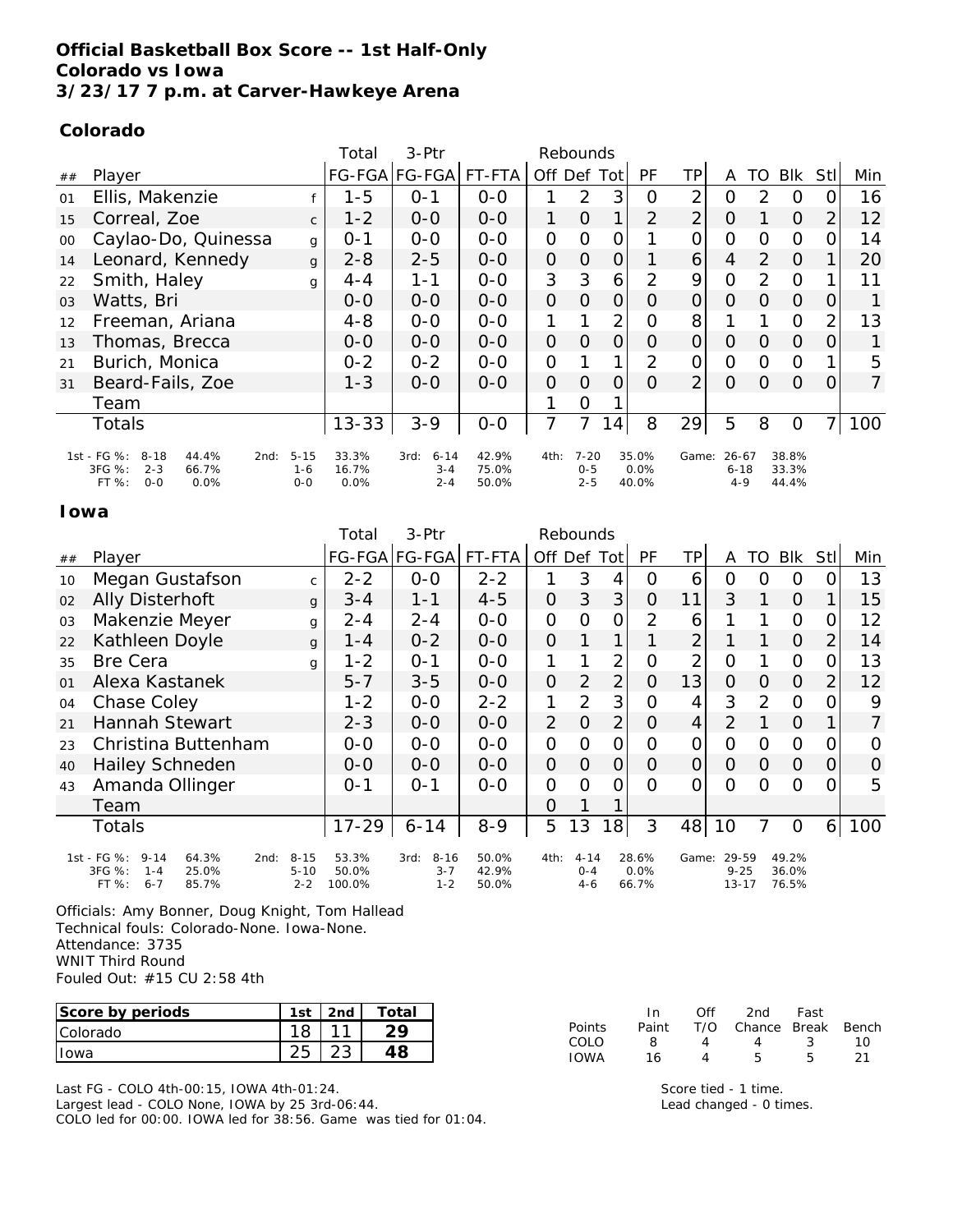## **Official Basketball Box Score -- 3rd Period-Only Colorado vs Iowa 3/23/17 7 p.m. at Carver-Hawkeye Arena**

#### **Colorado 17 • 17-16**

|        |                                                                                         |              | Total         | 3-Ptr   |         |                | Rebounds |                |                |    |          |                  |          |          |                      |
|--------|-----------------------------------------------------------------------------------------|--------------|---------------|---------|---------|----------------|----------|----------------|----------------|----|----------|------------------|----------|----------|----------------------|
| ##     | Player                                                                                  |              | <b>FG-FGA</b> | FG-FGA  | FT-FTA  | Off Def Tot    |          |                | PF             | ΤP | A        | TO               | Blk      | Stl      | Min                  |
| 01     | Ellis, Makenzie                                                                         |              | $2 - 2$       | $1 - 1$ | $0 - 2$ |                | 3        | 4              |                | 5  |          |                  | O        | O        | 10                   |
| 15     | Correal, Zoe                                                                            | $\mathsf{C}$ | $0 - 0$       | $0 - 0$ | $0-0$   | $\overline{2}$ |          | 3              | 2              | 0  | $\Omega$ | $\left( \right)$ | $\Omega$ | $\Omega$ | 4                    |
| $00\,$ | Caylao-Do, Quinessa                                                                     | g            | $0 - 0$       | $0-0$   | $0 - 0$ | $\overline{O}$ | O        | 0              |                | Ο  | $\Omega$ |                  | 0        | $\Omega$ | 4                    |
| 14     | Leonard, Kennedy                                                                        | g            | $0 - 2$       | $0 - 1$ | $0 - 0$ | 0              | $\Omega$ | $\overline{O}$ | $\overline{2}$ | 0  |          | $\mathcal{P}$    | $\Omega$ | O        | 10                   |
| 22     | Smith, Haley                                                                            | g            | $4 - 7$       | $2 - 2$ | $2 - 2$ | $\overline{O}$ |          | 1              | $\Omega$       | 12 | 0        | O                |          | $\Omega$ | 10                   |
| 12     | Freeman, Ariana                                                                         |              | $0 - 3$       | $0-0$   | $0-0$   | $\overline{O}$ | $\Omega$ | $\overline{O}$ | 0              | 0  | $\Omega$ | 2                | $\Omega$ | $\Omega$ | 3                    |
| 13     | Thomas, Brecca                                                                          |              | $0 - 0$       | $0 - 0$ | $0 - 0$ | $\Omega$       |          | 1              | $\Omega$       | 0  | $\Omega$ | $\Omega$         | O        | 0        | $\mathcal{P}$        |
| 31     | Beard-Fails, Zoe                                                                        |              | $0 - 0$       | $0 - 0$ | $0 - 0$ | $\overline{O}$ | $\Omega$ | $\overline{O}$ |                | O  |          | $\Omega$         | $\Omega$ | $\Omega$ | 5                    |
|        | Team                                                                                    |              |               |         |         | 2              | $\Omega$ | 2              |                |    |          |                  |          |          |                      |
|        | <b>Totals</b>                                                                           |              | $6 - 14$      | $3 - 4$ | $2 - 4$ | 5              | 6        | 1              |                | 17 | 3        | 6                |          | 0        |                      |
|        | FG %:<br>42.9%<br>$6 - 14$<br>3FG %:<br>75.0%<br>$3 - 4$<br>$FT$ %:<br>50.0%<br>$2 - 4$ |              |               |         |         |                |          |                |                |    |          |                  |          |          | Deadball<br>Rebounds |

**Iowa 20 • 20-13**

|    |                                                                                           |              | Total    | 3-Ptr         |         | Rebounds       |                |                |          |                |          |          |          |                  |                           |
|----|-------------------------------------------------------------------------------------------|--------------|----------|---------------|---------|----------------|----------------|----------------|----------|----------------|----------|----------|----------|------------------|---------------------------|
| ## | Player                                                                                    |              |          | FG-FGA FG-FGA | FT-FTA  | Off            |                | Def Tot        | PF       | ΤP             | A        | TO       | Blk      | Stl              | Min                       |
| 10 | Megan Gustafson                                                                           | $\mathsf{C}$ | $1 - 2$  | $0 - 0$       | $0 - 0$ | Ω              |                |                | 2        | 2              |          | $\Omega$ |          |                  | 5                         |
| 02 | <b>Ally Disterhoft</b>                                                                    | $\mathbf{q}$ | $2 - 3$  | $0-0$         | $0-0$   | $\overline{O}$ | $\Omega$       | 0              | 0        | $\overline{4}$ |          | $\Omega$ | $\Omega$ |                  | 10                        |
| 03 | Makenzie Meyer                                                                            | g            | $1 - 2$  | $1 - 2$       | $0 - 0$ | 0              |                |                | $\Omega$ | 3              | 0        | 0        | $\Omega$ | $\left( \right)$ | 6                         |
| 22 | Kathleen Doyle                                                                            | $\mathbf{q}$ | $1 - 3$  | $0 - 2$       | $1 - 2$ | 1              | $\Omega$       | 1 <sub>1</sub> | $\Omega$ | 3              | $\Omega$ | $\Omega$ | $\Omega$ |                  | 9                         |
| 35 | <b>Bre Cera</b>                                                                           | q            | $0 - 0$  | $0 - 0$       | $0 - 0$ | 0              | $\Omega$       | 0              | $\Omega$ | 0              |          | $\Omega$ | $\Omega$ |                  | 8                         |
| 01 | Alexa Kastanek                                                                            |              | $2 - 3$  | $2 - 3$       | $O-O$   | $\overline{O}$ | $\overline{O}$ | $\Omega$       | O        | 6              | $\Omega$ | $\Omega$ | $\Omega$ | $\Omega$         | 4                         |
| 04 | Chase Coley                                                                               |              | $0 - 0$  | $0 - 0$       | $0 - 0$ | 0              | O              | 0              |          | 0              | 0        | 0        | $\Omega$ |                  |                           |
| 21 | Hannah Stewart                                                                            |              | $1 - 3$  | $0-0$         | $0-0$   | 0              | $\overline{2}$ | $\overline{2}$ | $\Omega$ | 2              | $\Omega$ | $\Omega$ | $\Omega$ |                  | 4                         |
|    | Team                                                                                      |              |          |               |         | 0              | O              | Ο              |          |                |          |          |          |                  |                           |
|    | Totals                                                                                    |              | $8 - 16$ | $3 - 7$       | $1 - 2$ | 1              | 4              | 5 <sup>1</sup> | 3        | 20             | 3        |          |          | 3                |                           |
|    | $FG \%$ :<br>$8 - 16$<br>50.0%<br>3FG %:<br>42.9%<br>$3 - 7$<br>FT %:<br>50.0%<br>$1 - 2$ |              |          |               |         |                |                |                |          |                |          |          |          |                  | Deadball<br>Rebounds<br>2 |

Officials: Amy Bonner, Doug Knight, Tom Hallead Technical fouls: Colorado-None. Iowa-None. Attendance: 3735 WNIT Third Round Fouled Out: #15 CU 2:58 4th

| Score by periods | 1st | 2 <sub>nd</sub> | 3rd | 4 <sub>th</sub> | $\tau$ otai |
|------------------|-----|-----------------|-----|-----------------|-------------|
| <b>Colorado</b>  |     |                 |     |                 |             |
| Iowa             |     |                 |     |                 |             |

|             | In.   | ∩ff | 2nd                    | Fast             |              |
|-------------|-------|-----|------------------------|------------------|--------------|
| Points      | Paint |     | T/O Chance Break Bench |                  |              |
| COLO.       | Δ     | -2  |                        | $\left( \right)$ | $\mathbf{I}$ |
| <b>IOWA</b> | 10    |     |                        |                  | я            |

Last FG - COLO 3rd-00:10, IOWA 3rd-00:01. Largest lead - COLO None, IOWA by 25 3rd-06:44. COLO led for 00:00. IOWA led for 10:00. Game was tied for 00:00. Score tied - 0 times. Lead changed - 0 times.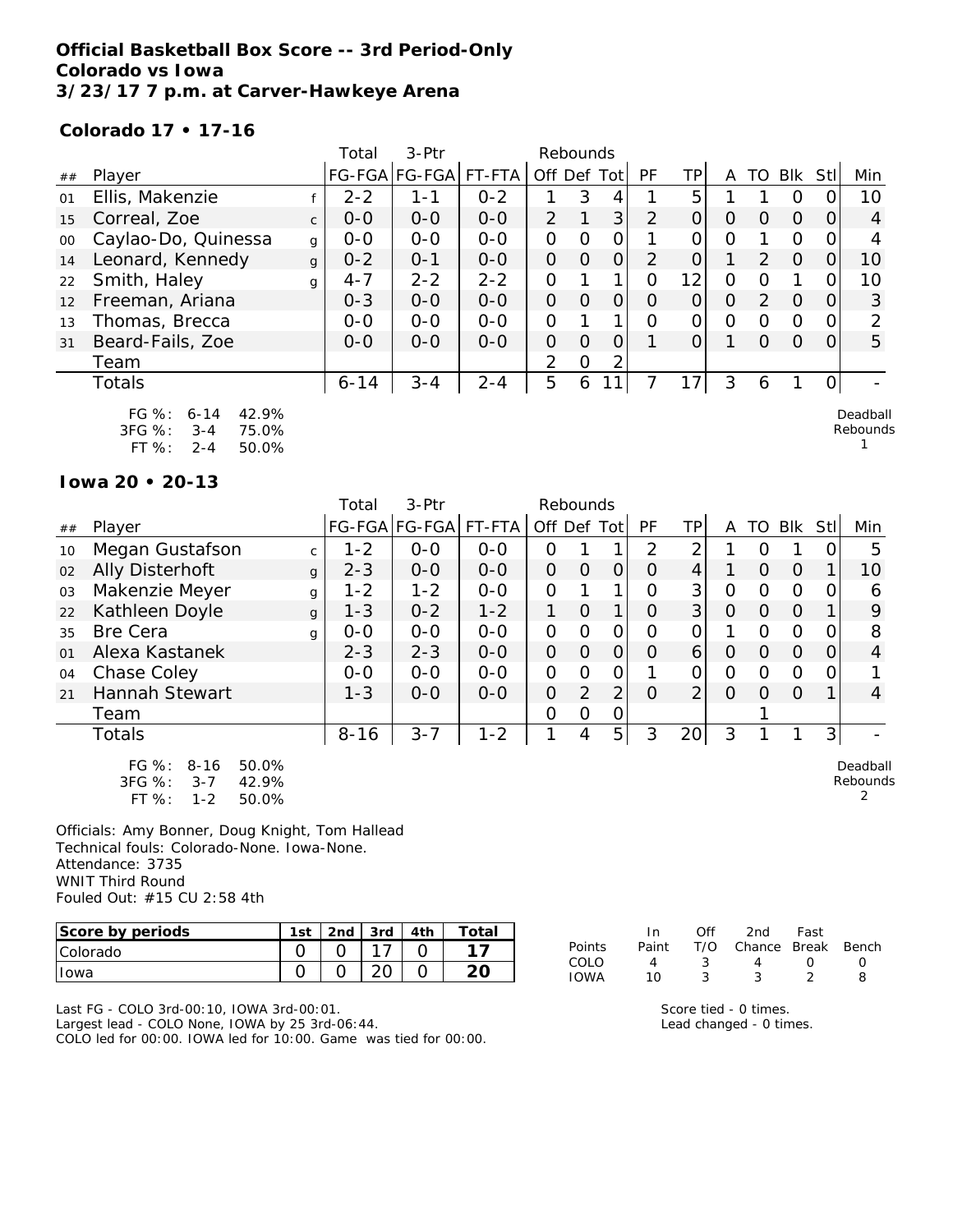## **Colorado vs Iowa 3/23/17 7 p.m. at Carver-Hawkeye Arena 3rd PERIOD Play-by-Play (Page 1)**

| HOME TEAM: I owa                       | Time  | Score     |      | Margin VISITORS: Colorado            |
|----------------------------------------|-------|-----------|------|--------------------------------------|
|                                        | 09:51 |           |      | TURNOVR by Leonard, Kennedy          |
| STEAL by Kathleen Doyle                | 09:50 |           |      |                                      |
| MISSED 3 PTR by Makenzie Meyer         | 09:37 |           |      | REBOUND (DEF) by Correal, Zoe        |
| REBOUND (DEF) by Makenzie Meyer        | 09:29 |           |      | MISSED JUMPER by Smith, Haley        |
| GOOD! JUMPER by Ally Disterhoft [PNT]  | 09:10 | 50-29     | H 21 |                                      |
|                                        |       |           |      | MISSED JUMPER by Smith, Haley        |
|                                        | 08:56 |           |      |                                      |
|                                        | 08:56 |           |      | REBOUND (OFF) by Correal, Zoe        |
|                                        | 08:50 |           |      | MISSED 3 PTR by Leonard, Kennedy     |
|                                        | 08:50 |           |      | REBOUND (OFF) by Correal, Zoe        |
| FOUL by Megan Gustafson (P1T1)         | 08:49 |           |      |                                      |
|                                        | 08:49 |           |      | SUB IN: Freeman, Ariana              |
|                                        | 08:49 |           |      | SUB OUT: Caylao-Do, Quinessa         |
|                                        | 08:45 |           |      | MISSED JUMPER by Freeman, Ariana     |
|                                        | 08:45 |           |      | REBOUND (OFF) by Ellis, Makenzie     |
|                                        | 08:26 |           |      | MISSED JUMPER by Freeman, Ariana     |
|                                        | 08:26 |           |      |                                      |
|                                        |       |           |      | REBOUND (OFF) by (TEAM)              |
|                                        | 08:17 | $50 - 31$ | H 19 | GOOD! JUMPER by Smith, Haley         |
| GOOD! JUMPER by Megan Gustafson [PNT]  | 08:02 | $52 - 31$ | H 21 |                                      |
| FOUL by Megan Gustafson (P2T2)         | 07:49 |           |      | MISSED FT SHOT by Ellis, Makenzie    |
|                                        | 07:49 |           |      | REBOUND (OFF) by (DEADBALL)          |
| REBOUND (DEF) by Hannah Stewart        | 07:49 |           |      | MISSED FT SHOT by Ellis, Makenzie    |
| SUB IN: Hannah Stewart                 | 07:49 |           |      |                                      |
| SUB OUT: Megan Gustafson               | 07:49 |           |      |                                      |
| GOOD! LAYUP by Hannah Stewart [PNT]    | 07:25 | 54-31     | H 23 |                                      |
|                                        | 07:17 |           |      | TURNOVR by Freeman, Ariana           |
|                                        |       |           |      |                                      |
|                                        | 07:08 |           |      | FOUL by Correal, Zoe (P3T1)          |
| MISSED JUMPER by Hannah Stewart        | 06:57 |           |      | REBOUND (DEF) by Smith, Haley        |
|                                        | 06:49 |           |      | TURNOVR by Freeman, Ariana           |
| STEAL by Hannah Stewart                | 06:47 |           |      |                                      |
| GOOD! LAYUP by Kathleen Doyle [FB/PNT] | 06:44 | 56-31     | H 25 |                                      |
|                                        | 06:30 |           |      | TURNOVR by Ellis, Makenzie           |
| STEAL by Ally Disterhoft               | 06:29 |           |      |                                      |
|                                        | 06:25 |           |      | BLOCK by Smith, Haley                |
| REBOUND (DEF) by Hannah Stewart        | 05:52 |           |      | MISSED JUMPER by Freeman, Ariana     |
|                                        | 05:39 |           |      | FOUL by Correal, Zoe (P4T2)          |
|                                        | 05:36 |           |      | SUB IN: Beard-Fails, Zoe             |
| SUB IN : Chase Coley                   |       |           |      |                                      |
| SUB IN: Alexa Kastanek                 | 05:36 |           |      | SUB IN: Thomas, Brecca               |
| SUB OUT: Kathleen Doyle                | 05:36 |           |      | SUB OUT: Freeman, Ariana             |
| SUB OUT: Bre Cera                      | 05:36 |           |      | SUB OUT: Correal, Zoe                |
| MISSED 3 PTR by Alexa Kastanek         | 05:32 |           |      | REBOUND (DEF) by Ellis, Makenzie     |
|                                        | 05:20 | 56-34     | H 22 | GOOD! 3 PTR by Smith, Haley          |
|                                        | 05:20 |           |      | ASSIST by Ellis, Makenzie            |
| MISSED JUMPER by Hannah Stewart        | 05:08 |           |      | REBOUND (DEF) by Ellis, Makenzie     |
| FOUL by Chase Coley (P1T3)             | 04:57 |           |      |                                      |
|                                        | 04:57 |           |      | TIMEOUT media                        |
|                                        | 04:57 | 56-35     | H 21 | GOOD! FT SHOT by Smith, Haley        |
|                                        |       |           |      |                                      |
|                                        | 04:57 | 56-36     | H 20 | GOOD! FT SHOT by Smith, Haley        |
| SUB IN: Kathleen Doyle                 | 04:57 |           |      |                                      |
| SUB IN: Megan Gustafson                | 04:57 |           |      |                                      |
| SUB OUT: Makenzie Meyer                | 04:57 |           |      |                                      |
| SUB OUT: Hannah Stewart                | 04:57 |           |      |                                      |
| MISSED 3 PTR by Kathleen Doyle         | 04:26 |           |      | REBOUND (DEF) by Thomas, Brecca      |
|                                        | 04:20 | 56-39     | H 17 | GOOD! 3 PTR by Smith, Haley          |
| MISSED JUMPER by Megan Gustafson       | 04:01 |           |      |                                      |
| REBOUND (OFF) by Kathleen Doyle        | 04:01 |           |      |                                      |
|                                        |       |           |      |                                      |
| SUB IN: Bre Cera                       | 03:54 |           |      |                                      |
| SUB OUT: Chase Coley                   | 03:54 |           |      |                                      |
| GOOD! 3 PTR by Alexa Kastanek          | 03:49 | 59-39     | H 20 |                                      |
| <b>ASSIST by Megan Gustafson</b>       | 03:49 |           |      |                                      |
|                                        | 03:31 | 59-41     | H 18 | GOOD! LAYUP by Ellis, Makenzie [PNT] |
|                                        |       |           |      |                                      |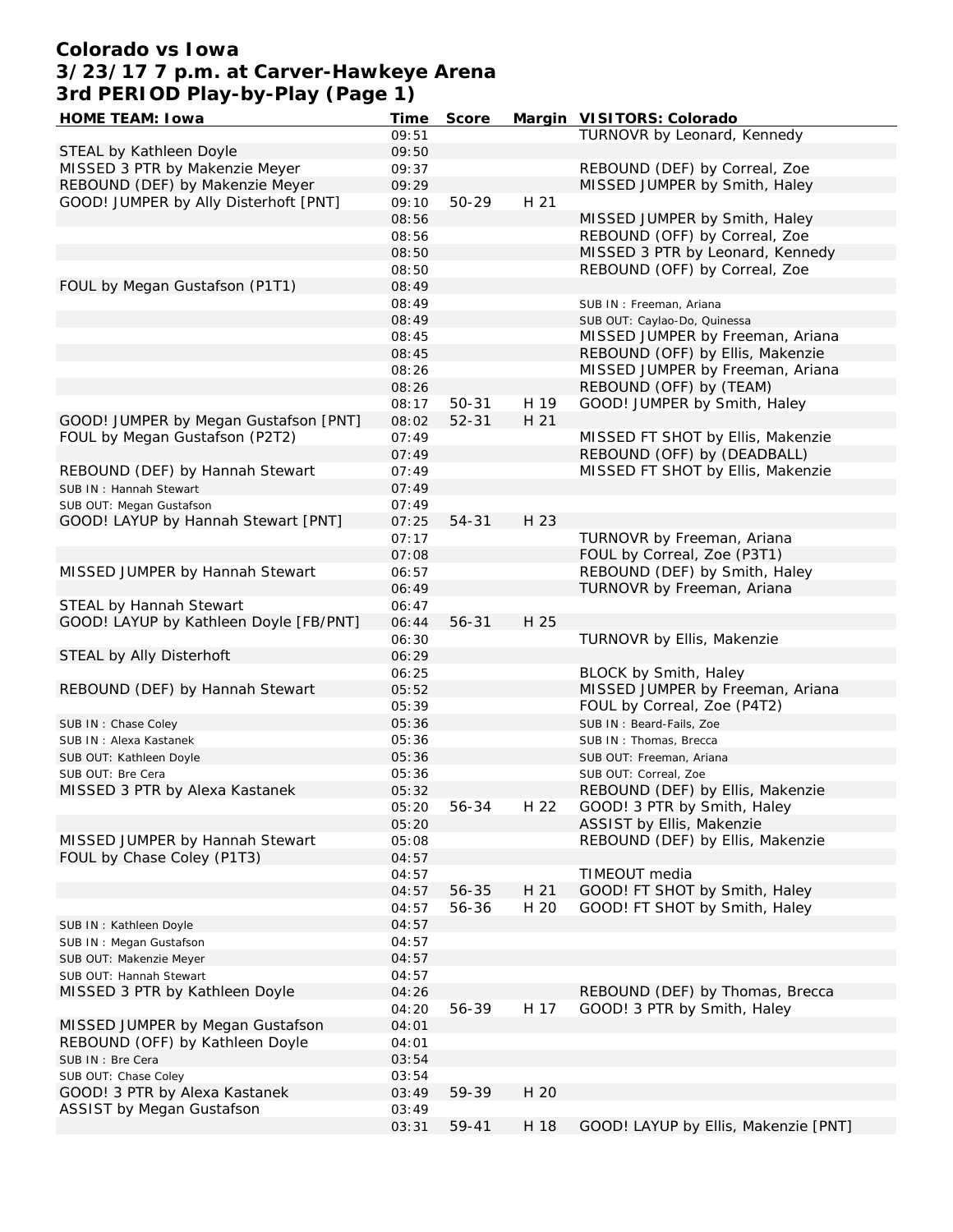# **Colorado vs Iowa 3/23/17 7 p.m. at Carver-Hawkeye Arena 3rd PERIOD Play-by-Play (Page 2)**

| HOME TEAM: I owa                     | Time  | Score     |      | Margin VISITORS: Colorado          |
|--------------------------------------|-------|-----------|------|------------------------------------|
|                                      | 03:31 |           |      | ASSIST by Beard-Fails, Zoe         |
| GOOD! LAYUP by Ally Disterhoft [PNT] | 03:14 | $61 - 41$ | H 20 |                                    |
| REBOUND (DEF) by Megan Gustafson     | 03:02 |           |      | MISSED JUMPER by Smith, Haley      |
|                                      | 03:00 |           |      | FOUL by Beard-Fails, Zoe (P1T3)    |
|                                      | 02:54 |           |      | SUB IN: Caylao-Do, Quinessa        |
|                                      | 02:54 |           |      | SUB OUT: Thomas, Brecca            |
|                                      | 02:42 |           |      | FOUL by Leonard, Kennedy (P2T4)    |
| MISSED JUMPER by Ally Disterhoft     | 02:28 |           |      | REBOUND (DEF) by Ellis, Makenzie   |
|                                      | 02:20 |           |      | TURNOVR by Leonard, Kennedy        |
|                                      | 02:20 |           |      | FOUL by Leonard, Kennedy (P3T5)    |
| MISSED FT SHOT by Kathleen Doyle     | 02:17 |           |      | FOUL by Ellis, Makenzie (P1T6)     |
| REBOUND (OFF) by (DEADBALL)          | 02:17 |           |      |                                    |
| GOOD! FT SHOT by Kathleen Doyle      | 02:17 | $62 - 41$ | H 21 |                                    |
| <b>BLOCK by Megan Gustafson</b>      | 02:10 |           |      | MISSED JUMPER by Leonard, Kennedy  |
|                                      | 02:07 |           |      | REBOUND (OFF) by (TEAM)            |
|                                      | 02:00 | $62 - 43$ | H 19 | GOOD! LAYUP by Smith, Haley [PNT]  |
| GOOD! 3 PTR by Alexa Kastanek        | 01:40 | $65 - 43$ | H 22 |                                    |
| ASSIST by Bre Cera                   | 01:40 |           |      |                                    |
| SUB IN: Hannah Stewart               | 01:22 |           |      |                                    |
| SUB IN : Makenzie Meyer              | 01:22 |           |      |                                    |
| SUB OUT: Megan Gustafson             | 01:22 |           |      |                                    |
| SUB OUT: Alexa Kastanek              | 01:22 |           |      |                                    |
|                                      | 01:11 |           |      | TURNOVR by Caylao-Do, Quinessa     |
|                                      | 01:11 |           |      | FOUL by Caylao-Do, Quinessa (P2T7) |
| MISSED 3 PTR by Kathleen Doyle       | 00:39 |           |      |                                    |
| REBOUND (OFF) by (DEADBALL)          | 00:39 |           |      |                                    |
| TURNOVR by (TEAM)                    | 00:28 |           |      |                                    |
|                                      | 00:10 | $65 - 46$ | H 19 | GOOD! 3 PTR by Ellis, Makenzie     |
|                                      | 00:10 |           |      | ASSIST by Leonard, Kennedy         |
| GOOD! 3 PTR by Makenzie Meyer        | 00:01 | $68 - 46$ | H 22 |                                    |
| ASSIST by Ally Disterhoft            | 00:01 |           |      |                                    |

Iowa 68, Colorado 46

|                                              | In.     | Off | 2nd Fast |              |                         |
|----------------------------------------------|---------|-----|----------|--------------|-------------------------|
| 3rd period-only Paint T/O Chance Break Bench |         |     |          |              |                         |
| Colorado $4$ $3$ $4$ $0$ $0$                 |         |     |          |              | Score tied - 0 times.   |
|                                              | lowa 10 |     | 3 3 2    | $\mathbf{R}$ | Lead changed - 0 times. |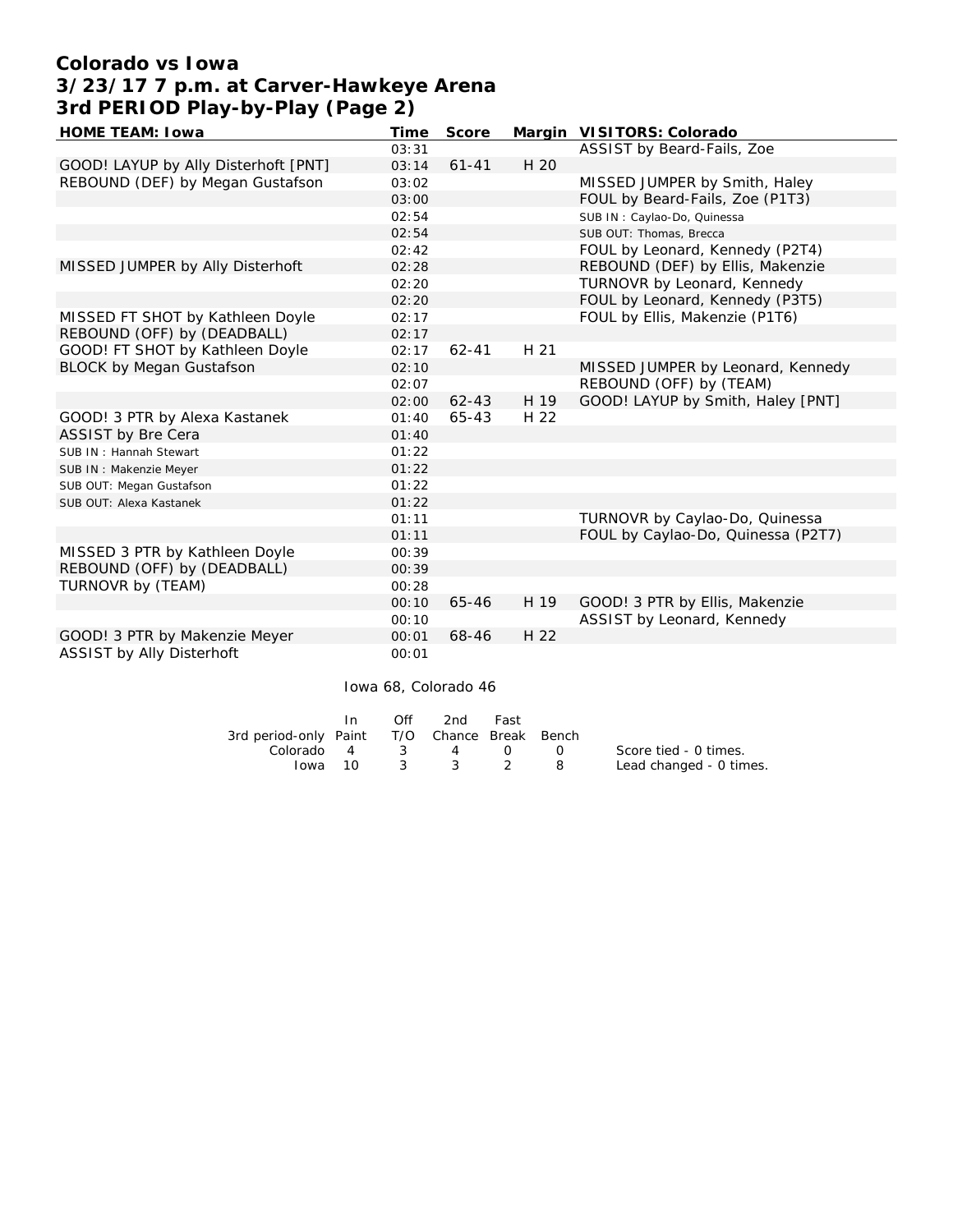## **Official Basketball Box Score -- 4th Period-Only Colorado vs Iowa 3/23/17 7 p.m. at Carver-Hawkeye Arena**

#### **Colorado 16 • 17-16**

|                |                                                                                 |              | Total    | $3-Ptr$       | Rebounds |               |                |                |          |                |                |                |                |            |                |
|----------------|---------------------------------------------------------------------------------|--------------|----------|---------------|----------|---------------|----------------|----------------|----------|----------------|----------------|----------------|----------------|------------|----------------|
| ##             | Player                                                                          |              |          | FG-FGA FG-FGA | FT-FTA   | Off Def       |                | Tot            | PF       | TPI            | A              | TO             | <b>Blk</b>     | <b>Stl</b> | Min            |
| 01             | Ellis, Makenzie                                                                 |              | $1 - 4$  | $0 - 2$       | $0-0$    |               |                | 2              | Ω        | 2              | $\overline{O}$ | 0              | 0              |            | 6              |
| 15             | Correal, Zoe                                                                    | $\mathsf{C}$ | $0 - 0$  | $O - O$       | $O - O$  | $\Omega$      | $\Omega$       | $\overline{O}$ |          | $\overline{O}$ | $\Omega$       | $\Omega$       | $\Omega$       | $\Omega$   | 5              |
| $00\,$         | Caylao-Do, Quinessa                                                             | g            | 1-1      | $0-0$         | $O-O$    | $\Omega$      | $\Omega$       | $\mathbf{O}$   | $\Omega$ | 2              | $\Omega$       | $\overline{0}$ | $\mathbf{O}$   | 0          |                |
| 14             | Leonard, Kennedy                                                                | g            | $0 - 4$  | $0 - 2$       | $O - O$  | $\Omega$      | 2              | $\overline{2}$ |          | $\overline{O}$ | $\Omega$       | 2              | $\Omega$       | $\Omega$   | 7              |
| 22             | Smith, Haley                                                                    | g            | $1 - 4$  | $0 - 0$       | $2 - 5$  | $\mathcal{O}$ | $\Omega$       | $\mathbf{O}$   |          | 4              | $\Omega$       |                | $\mathbf{O}$   | 2          | 9              |
| 0 <sub>3</sub> | Watts, Bri                                                                      |              | $0 - 0$  | $0 - 0$       | $0 - 0$  | 1             | $\Omega$       | 1              | $\Omega$ | $\Omega$       | $\Omega$       | $\Omega$       | $\Omega$       | $\Omega$   | 3              |
| 12             | Freeman, Ariana                                                                 |              | $2 - 3$  | $O-O$         | $O-O$    | 1             | 3              | 4              | $\Omega$ | 4              | $\Omega$       |                | $\mathcal{O}$  | 0          | 6              |
| 13             | Thomas, Brecca                                                                  |              | $0 - 1$  | $O - 1$       | $0 - 0$  | 1             | $\overline{O}$ | 1              | $\Omega$ | $\Omega$       | $\overline{O}$ | $\Omega$       | $\overline{O}$ | O          | 5              |
| 21             | Burich, Monica                                                                  |              | $0-0$    | $0-0$         | $0-0$    | $\mathcal{O}$ | $\Omega$       | $\mathbf{O}$   |          | $\Omega$       | $\Omega$       | $\Omega$       | $\Omega$       | $\Omega$   |                |
| 31             | Beard-Fails, Zoe                                                                |              | $2 - 3$  | $0-0$         | $O-O$    | 2             | $\overline{O}$ | $\overline{2}$ | 3        | $\overline{4}$ | $\Omega$       | $\Omega$       | $\Omega$       | $\Omega$   | $\overline{2}$ |
|                | Team                                                                            |              |          |               |          | 2             | $\overline{2}$ | 4              |          |                |                |                |                |            |                |
|                | <b>Totals</b>                                                                   |              | $7 - 20$ | $0 - 5$       | $2 - 5$  | 8             | 8              | 6              | 7        | 161            | $\Omega$       | 4              | $\Omega$       | 3          |                |
|                | 35.0%<br>FG %:<br>$7 - 20$<br>Deadball<br>3FG %:<br>Rebound:<br>0.0%<br>$0 - 5$ |              |          |               |          |               |                |                |          |                |                |                |                |            |                |

FT %: 2-5 40.0%

 $\mathsf s$ 1

#### **Iowa 12 • 20-13**

|    |                                              |              | Total    | $3-Ptr$       | Rebounds |                |                |             |                |                |                |                |          |                |                |
|----|----------------------------------------------|--------------|----------|---------------|----------|----------------|----------------|-------------|----------------|----------------|----------------|----------------|----------|----------------|----------------|
| ## | Player                                       |              |          | FG-FGA FG-FGA | FT-FTA   | Off            | Def            | Tot         | <b>PF</b>      | TP             | A              | TO             | Blk      | Stll           | Min            |
| 10 | Megan Gustafson                              | $\mathsf{C}$ | $1 - 3$  | $0-0$         | $2 - 2$  |                | 2              | 3           | O              | 4              |                | Ο              | O        | O              | 5              |
| 02 | <b>Ally Disterhoft</b>                       | $\mathbf{q}$ | $0 - 2$  | $O - 1$       | $0-0$    | $\overline{O}$ | $\Omega$       | 0           | 1              | $\overline{O}$ | O              |                | $\Omega$ | 0              | 6              |
| 03 | Makenzie Meyer                               | g            | $1 - 3$  | $O - 1$       | $2 - 4$  | $\Omega$       | $\Omega$       | 0           | $\Omega$       | 4              | 0              | 2              | $\Omega$ | 0              | 4              |
| 22 | Kathleen Doyle                               | g            | $2 - 3$  | $O - 1$       | $O-O$    | $\overline{O}$ |                | 1           | $\overline{2}$ | 4              | 1              | $\Omega$       | 0        | 0              | 8              |
| 35 | <b>Bre Cera</b>                              | q            | $O-O$    | $0 - 0$       | $O-O$    | $\Omega$       |                | 1           |                | Ω              | $\Omega$       |                | $\Omega$ | 0              | 8              |
| 01 | Alexa Kastanek                               |              | $0 - 1$  | $O - 1$       | $O-O$    | $\Omega$       | 2              | 2           | $\Omega$       | $\overline{O}$ | $\Omega$       | $\Omega$       | $\Omega$ | $\overline{O}$ | 6              |
| 04 | Chase Coley                                  |              | $0-0$    | $O-O$         | $O-O$    | 0              | $\Omega$       | O           | $\overline{O}$ | 0              | Ω              |                |          | 0              | 2              |
| 21 | <b>Hannah Stewart</b>                        |              | $0 - 1$  | $0 - 0$       | $O-O$    | 1              | $\Omega$       | $\mathbf 1$ | $\Omega$       | $\Omega$       | $\Omega$       |                | $\Omega$ | 0              | $\overline{2}$ |
| 23 | Christina Buttenham                          |              | $O-O$    | $O-O$         | $O-O$    | $\overline{O}$ | $\Omega$       | 0           | $\overline{O}$ | 0              | $\overline{O}$ | $\Omega$       | $\Omega$ | 0              | 2              |
| 40 | <b>Hailey Schneden</b>                       |              | $O - 1$  | $0-0$         | $O-O$    | $\overline{O}$ | $\overline{O}$ | $\Omega$    | $\Omega$       | 0              | $\Omega$       | $\overline{O}$ | $\Omega$ | 0              |                |
| 43 | Amanda Ollinger                              |              | $O-O$    | $0-0$         | $O-O$    | $\Omega$       | $\Omega$       | $\Omega$    | $\Omega$       | Ω              | $\Omega$       | $\Omega$       | Ω        | 0              |                |
|    | Team                                         |              |          |               |          |                |                | 2           |                |                |                |                |          |                |                |
|    | Totals                                       |              | $4 - 14$ | $O - 4$       | $4 - 6$  | 3              |                | 10          | 4              | 121            | $\overline{2}$ | 6              | 1        | $\mathcal{O}$  |                |
|    | $\Gamma \cap \Omega'$ , $\Lambda$ 1.1<br>20K |              |          |               |          |                |                |             |                |                |                |                |          |                | $D = -16 - 1$  |

| FG $\%$ :  | 4-14    | 28.6%   |
|------------|---------|---------|
| $3FG \%$ : | $O - 4$ | $0.0\%$ |
| $FT\%$ :   | 4-6     | 66.7%   |

Officials: Amy Bonner, Doug Knight, Tom Hallead Technical fouls: Colorado-None. Iowa-None. Attendance: 3735 WNIT Third Round Fouled Out: #15 CU 2:58 4th

| Score by periods | $1c+$ | 2nd | 3rd | 4 <sub>th</sub> | ™otai |
|------------------|-------|-----|-----|-----------------|-------|
| <b>Colorado</b>  |       |     |     |                 |       |
| Towa             |       |     |     |                 |       |

Last FG - COLO 4th-00:15, IOWA 4th-01:24. Largest lead - COLO None, IOWA by 25 3rd-06:44. COLO led for 00:00. IOWA led for 00:00. Game was tied for 00:00.

|        | In.   | ∩ff | 2nd -                  | Fast             |              |
|--------|-------|-----|------------------------|------------------|--------------|
| Points | Paint |     | T/O Chance Break Bench |                  |              |
| COLO   | 12    | Δ   | 6.                     | $\left( \right)$ | я            |
| IOWA   | Я     |     |                        |                  | $\mathbf{I}$ |

Score tied - 0 times. Lead changed - 0 times.

Deadball Rebounds 1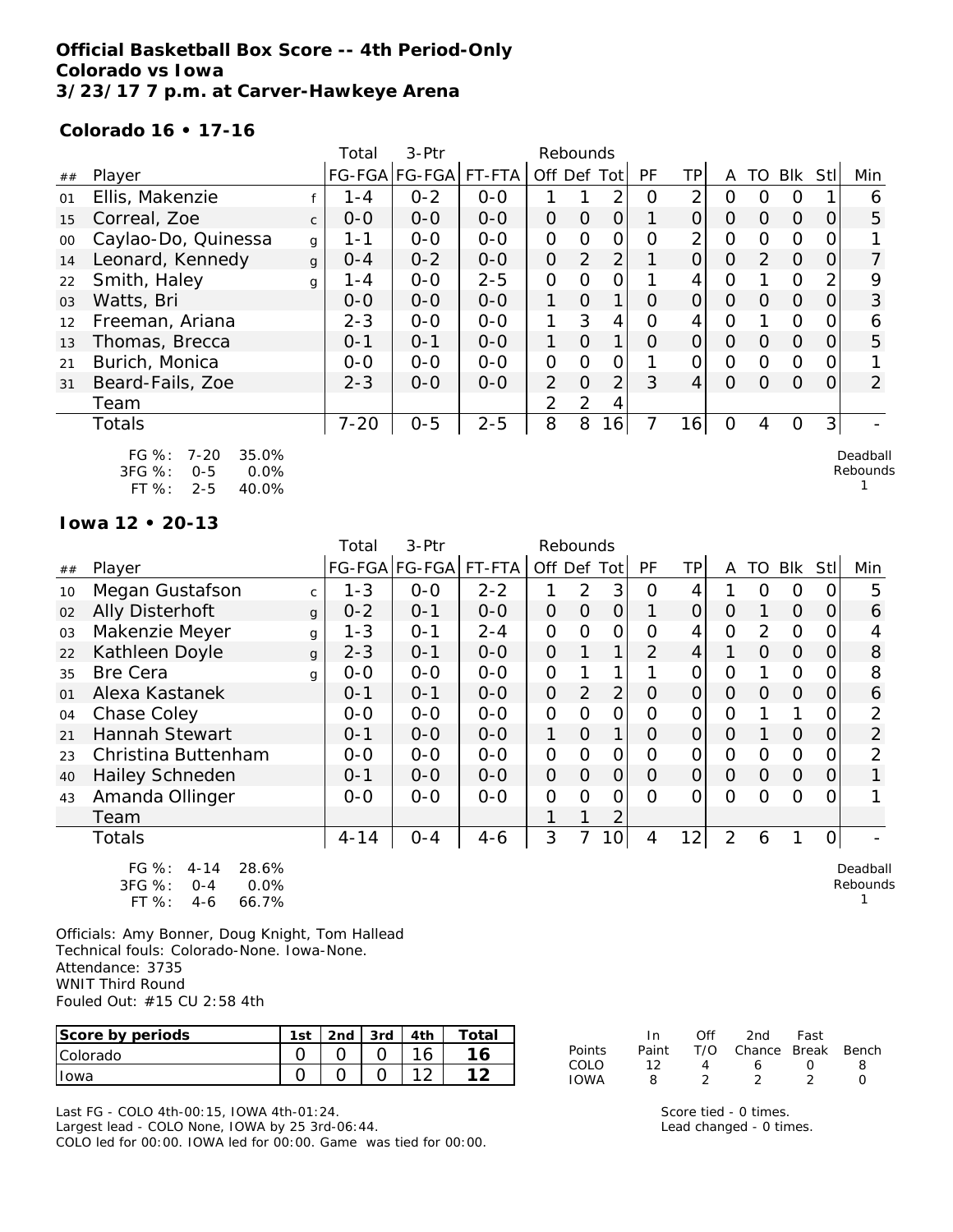# **Colorado vs Iowa 3/23/17 7 p.m. at Carver-Hawkeye Arena 4th PERIOD Play-by-Play (Page 1)**

| HOME TEAM: I owa                     | Time  | Score |      | Margin VISITORS: Colorado             |
|--------------------------------------|-------|-------|------|---------------------------------------|
| SUB IN: Alexa Kastanek               | 10:00 |       |      | SUB IN: Freeman, Ariana               |
| SUB OUT: Kathleen Doyle              | 10:00 |       |      | SUB IN: Beard-Fails, Zoe              |
|                                      | 10:00 |       |      | SUB OUT: Caylao-Do, Quinessa          |
|                                      | 10:00 |       |      | SUB OUT: Correal, Zoe                 |
|                                      | 09:45 | 68-48 | H 20 | GOOD! LAYUP by Freeman, Ariana [PNT]  |
| MISSED 3 PTR by Ally Disterhoft      | 09:18 |       |      | REBOUND (DEF) by (TEAM)               |
|                                      | 08:59 |       |      | TURNOVR by Freeman, Ariana            |
|                                      | 08:50 |       |      | FOUL by Beard-Fails, Zoe (P2T8)       |
|                                      | 08:47 |       |      | FOUL by Beard-Fails, Zoe (P3T9)       |
| MISSED JUMPER by Megan Gustafson     | 08:44 |       |      |                                       |
| REBOUND (OFF) by Megan Gustafson     | 08:44 |       |      |                                       |
| MISSED JUMPER by Megan Gustafson     | 08:40 |       |      | REBOUND (DEF) by Ellis, Makenzie      |
| FOUL by Ally Disterhoft (P1T4)       | 08:32 |       |      | MISSED FT SHOT by Smith, Haley        |
|                                      | 08:32 |       |      | REBOUND (OFF) by (DEADBALL)           |
|                                      | 08:32 | 68-49 | H 19 | GOOD! FT SHOT by Smith, Haley         |
| REBOUND (DEF) by Megan Gustafson     | 08:32 |       |      | MISSED FT SHOT by Smith, Haley        |
|                                      |       |       |      |                                       |
| SUB IN: Kathleen Doyle               | 08:32 |       |      | SUB IN: Correal, Zoe                  |
| SUB OUT: Alexa Kastanek              | 08:32 |       |      | SUB OUT: Beard-Fails, Zoe             |
| MISSED 3 PTR by Makenzie Meyer       | 08:08 |       |      | REBOUND (DEF) by Freeman, Ariana      |
|                                      | 07:57 |       |      | MISSED 3 PTR by Ellis, Makenzie       |
|                                      | 07:57 |       |      | REBOUND (OFF) by (TEAM)               |
| FOUL by Kathleen Doyle (P2T5)        | 07:57 |       |      |                                       |
| REBOUND (DEF) by (TEAM)              | 07:51 |       |      | MISSED 3 PTR by Leonard, Kennedy      |
| MISSED JUMPER by Ally Disterhoft     | 07:41 |       |      | REBOUND (DEF) by Leonard, Kennedy     |
| TURNOVR by Ally Disterhoft           | 07:35 |       |      | STEAL by Ellis, Makenzie              |
|                                      | 07:35 | 68-51 | H 17 | GOOD! LAYUP by Ellis, Makenzie [PNT]  |
|                                      | 07:31 |       |      | TURNOVR by Smith, Haley               |
| TURNOVR by Makenzie Meyer            | 07:15 |       |      |                                       |
|                                      | 07:14 |       |      | STEAL by Smith, Haley                 |
|                                      | 07:12 |       |      | TURNOVR by Leonard, Kennedy           |
|                                      | 07:11 |       |      | TURNOVR by Leonard, Kennedy           |
| SUB IN: Alexa Kastanek               | 07:11 |       |      |                                       |
| SUB OUT: Makenzie Meyer              | 07:11 |       |      |                                       |
| GOOD! LAYUP by Megan Gustafson [PNT] | 06:47 | 70-51 | H 19 |                                       |
| ASSIST by Kathleen Doyle             | 06:47 |       |      |                                       |
| REBOUND (DEF) by Alexa Kastanek      | 06:25 |       |      | MISSED JUMPER by Leonard, Kennedy     |
| FOUL by Bre Cera (P1T6)              | 06:10 |       |      |                                       |
| TURNOVR by Bre Cera                  | 06:10 |       |      |                                       |
| SUB IN: Hannah Stewart               | 06:10 |       |      |                                       |
| SUB IN: Chase Coley                  | 06:10 |       |      |                                       |
| SUB OUT: Ally Disterhoft             | 06:10 |       |      |                                       |
| SUB OUT: Megan Gustafson             | 06:10 |       |      |                                       |
| REBOUND (DEF) by Alexa Kastanek      | 06:06 |       |      | MISSED JUMPER by Smith, Haley         |
| MISSED JUMPER by Hannah Stewart      | 05:40 |       |      | REBOUND (DEF) by Leonard, Kennedy     |
| BLOCK by Chase Coley                 | 05:32 |       |      | MISSED JUMPER by Smith, Haley         |
|                                      | 05:31 |       |      | REBOUND (OFF) by (TEAM)               |
|                                      | 05:31 |       |      | SUB IN: Beard-Fails, Zoe              |
|                                      | 05:31 |       |      | SUB OUT: Ellis, Makenzie              |
|                                      | 05:15 |       |      | MISSED JUMPER by Beard-Fails, Zoe     |
|                                      | 05:15 |       |      | REBOUND (OFF) by Beard-Fails, Zoe     |
|                                      | 05:11 | 70-53 | H 17 | GOOD! LAYUP by Beard-Fails, Zoe [PNT] |
|                                      | 05:05 |       |      | FOUL by Leonard, Kennedy (P4T10)      |
| MISSED 3 PTR by Alexa Kastanek       | 05:05 |       |      | REBOUND (DEF) by (TEAM)               |
|                                      | 05:05 |       |      | SUB IN: Thomas, Brecca                |
|                                      | 05:05 |       |      | SUB OUT: Leonard, Kennedy             |
|                                      | 04:59 |       |      | TIMEOUT media                         |
| SUB IN: Megan Gustafson              | 04:59 |       |      |                                       |
| SUB OUT: Hannah Stewart              | 04:59 |       |      |                                       |
|                                      | 04:30 |       |      | MISSED JUMPER by Smith, Haley         |
|                                      | 04:30 |       |      | REBOUND (OFF) by Beard-Fails, Zoe     |
|                                      |       |       |      |                                       |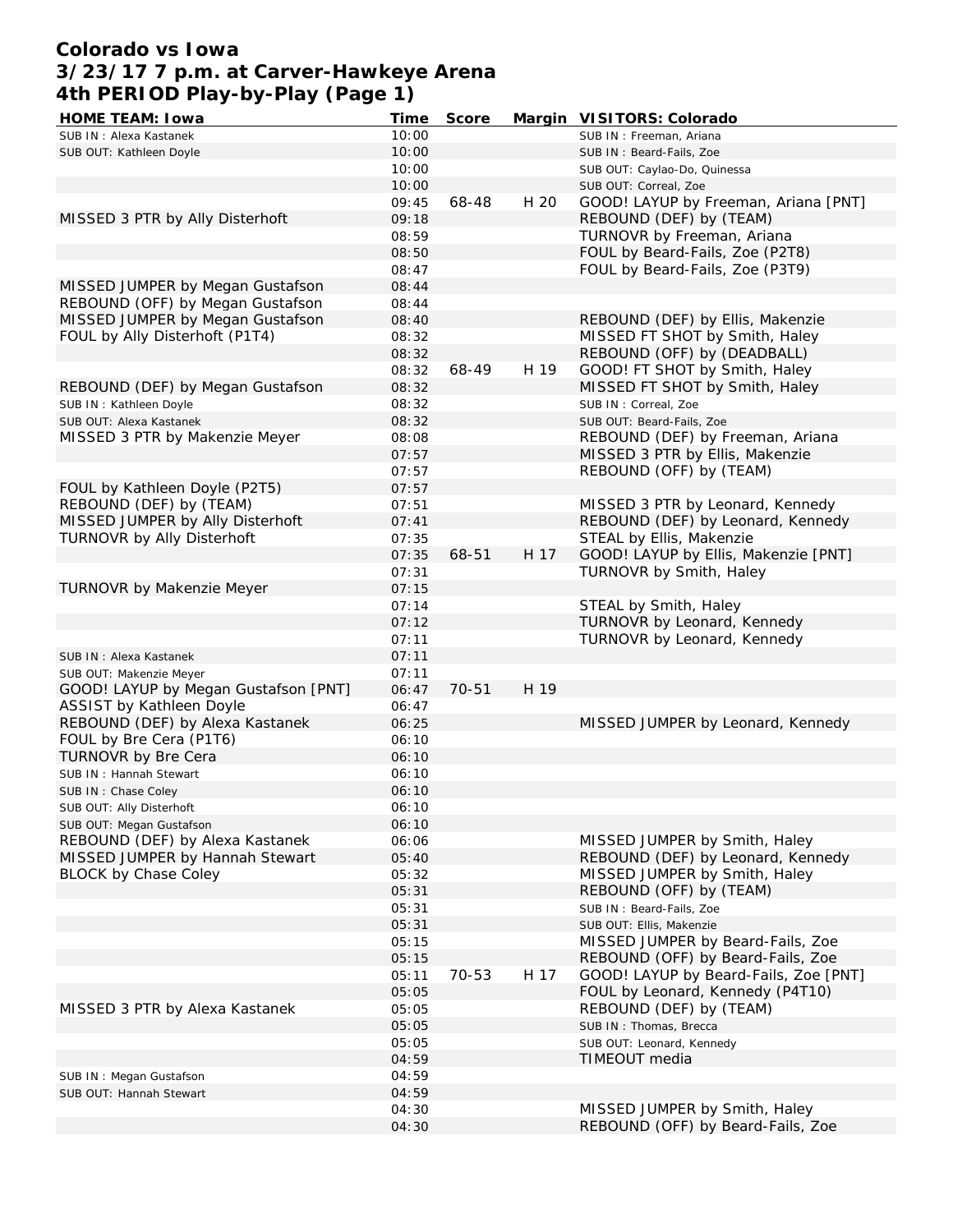# **Colorado vs Iowa 3/23/17 7 p.m. at Carver-Hawkeye Arena 4th PERIOD Play-by-Play (Page 2)**

| HOME TEAM: I owa                       | Time  | Score |      | Margin VISITORS: Colorado             |
|----------------------------------------|-------|-------|------|---------------------------------------|
|                                        | 04:26 | 70-55 | H 15 | GOOD! LAYUP by Beard-Fails, Zoe [PNT] |
| TURNOVR by Chase Coley                 | 04:19 |       |      |                                       |
|                                        | 04:19 |       |      | SUB IN: Leonard, Kennedy              |
|                                        | 04:19 |       |      | SUB OUT: Freeman, Ariana              |
| REBOUND (DEF) by Bre Cera              | 04:11 |       |      | MISSED JUMPER by Leonard, Kennedy     |
|                                        | 04:10 |       |      | FOUL by Beard-Fails, Zoe (P4T11)      |
|                                        |       |       |      |                                       |
| SUB IN: Ally Disterhoft                | 04:08 |       |      | SUB IN: Ellis, Makenzie               |
| SUB OUT: Chase Coley                   | 04:08 |       |      | SUB OUT: Beard-Fails, Zoe             |
| GOOD! LAYUP by Kathleen Doyle [PNT]    | 03:47 | 72-55 | H 17 |                                       |
| <b>ASSIST by Megan Gustafson</b>       | 03:47 |       |      |                                       |
|                                        | 03:26 |       |      | MISSED 3 PTR by Thomas, Brecca        |
|                                        | 03:26 |       |      | REBOUND (OFF) by Ellis, Makenzie      |
| REBOUND (DEF) by Megan Gustafson       | 03:19 |       |      | MISSED 3 PTR by Ellis, Makenzie       |
| GOOD! FT SHOT by Megan Gustafson       | 02:58 | 73-55 | H 18 | FOUL by Correal, Zoe (P5T12)          |
| GOOD! FT SHOT by Megan Gustafson       | 02:58 | 74-55 | H 19 |                                       |
| SUB IN: Hannah Stewart                 | 02:58 |       |      | SUB IN: Watts, Bri                    |
| SUB OUT: Megan Gustafson               | 02:58 |       |      | SUB OUT: Correal, Zoe                 |
|                                        | 02:32 |       |      | MISSED 3 PTR by Leonard, Kennedy      |
|                                        | 02:32 |       |      | REBOUND (OFF) by Thomas, Brecca       |
|                                        |       | 76-55 | H 21 |                                       |
| GOOD! JUMPER by Kathleen Doyle [PNT]   | 02:28 |       |      |                                       |
| MISSED JUMPER by Makenzie Meyer        | 02:18 |       |      |                                       |
| REBOUND (OFF) by (TEAM)                | 02:18 |       |      |                                       |
| GOOD! FT SHOT by Makenzie Meyer        | 02:14 | 77-55 | H 22 | FOUL by Smith, Haley (P3T13)          |
| GOOD! FT SHOT by Makenzie Meyer        | 02:14 | 78-55 | H 23 |                                       |
| SUB IN: Christina Buttenham            | 02:14 |       |      |                                       |
| SUB OUT: Alexa Kastanek                | 02:14 |       |      |                                       |
|                                        | 02:02 |       |      | MISSED JUMPER by Ellis, Makenzie      |
|                                        | 02:02 |       |      | REBOUND (OFF) by Watts, Bri           |
| MISSED FT SHOT by Makenzie Meyer       | 01:58 |       |      | FOUL by Burich, Monica (P3T14)        |
| REBOUND (OFF) by (DEADBALL)            | 01:58 |       |      |                                       |
| MISSED FT SHOT by Makenzie Meyer       | 01:58 |       |      | REBOUND (DEF) by Freeman, Ariana      |
|                                        | 01:58 |       |      | SUB IN: Burich, Monica                |
|                                        | 01:58 |       |      |                                       |
|                                        |       | 78-57 | H 21 | SUB OUT: Ellis, Makenzie              |
|                                        | 01:44 |       |      | GOOD! LAYUP by Smith, Haley [PNT]     |
| MISSED 3 PTR by Kathleen Doyle         | 01:35 |       |      |                                       |
| REBOUND (OFF) by Hannah Stewart        | 01:35 |       |      |                                       |
| TURNOVR by Hannah Stewart              | 01:29 |       |      |                                       |
|                                        | 01:28 |       |      | STEAL by Smith, Haley                 |
| SUB IN: Makenzie Meyer                 | 01:28 |       |      | SUB IN: Caylao-Do, Quinessa           |
| SUB IN: Hailey Schneden                | 01:28 |       |      | SUB OUT: Leonard, Kennedy             |
| SUB IN: Amanda Ollinger                | 01:28 |       |      |                                       |
| SUB OUT: Hannah Stewart                | 01:28 |       |      |                                       |
| SUB OUT: Ally Disterhoft               | 01:28 |       |      |                                       |
| SUB OUT: Bre Cera                      | 01:28 |       |      |                                       |
| GOOD! LAYUP by Makenzie Meyer [FB/PNT] | 01:24 | 80-57 | H 23 |                                       |
| FOUL by Kathleen Doyle (P3T7)          | 01:23 |       |      |                                       |
|                                        | 01:19 | 80-58 | H 22 | GOOD! FT SHOT by Smith, Haley         |
|                                        |       |       |      |                                       |
| REBOUND (DEF) by Kathleen Doyle        | 01:19 |       |      | MISSED FT SHOT by Smith, Haley        |
| TURNOVR by Makenzie Meyer              | 01:00 |       |      |                                       |
|                                        | 00:58 |       |      | SUB IN: Freeman, Ariana               |
|                                        | 00:58 |       |      | SUB OUT: Smith, Haley                 |
|                                        | 00:47 |       |      | MISSED JUMPER by Freeman, Ariana      |
|                                        | 00:47 |       |      | REBOUND (OFF) by Freeman, Ariana      |
|                                        | 00:42 | 80-60 | H 20 | GOOD! LAYUP by Freeman, Ariana [PNT]  |
| MISSED JUMPER by Hailey Schneden       | 00:30 |       |      | REBOUND (DEF) by Freeman, Ariana      |
|                                        | 00:15 | 80-62 | H 18 | GOOD! JUMPER by Caylao-Do, Quinessa   |
|                                        |       |       |      |                                       |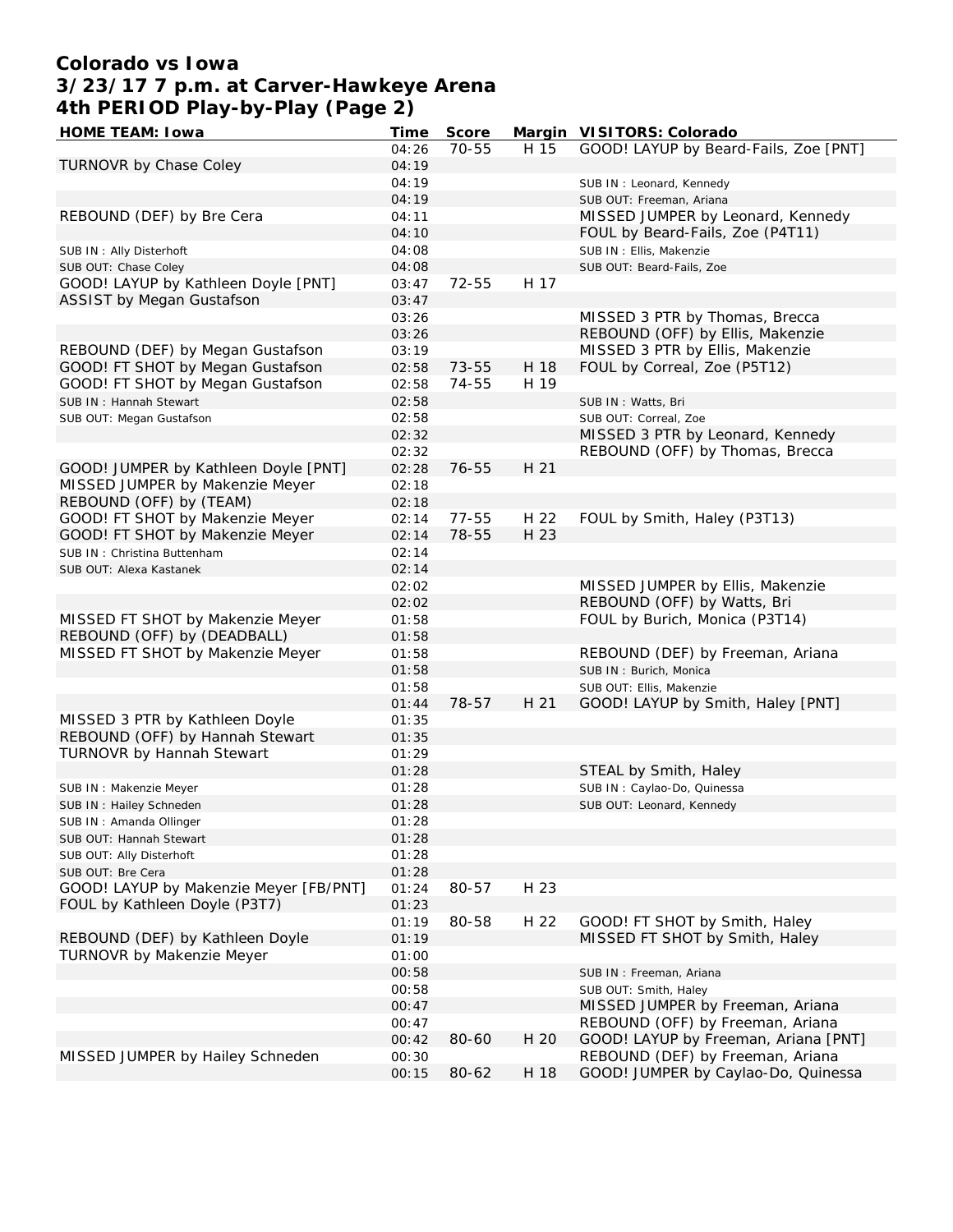# **Colorado vs Iowa 3/23/17 7 p.m. at Carver-Hawkeye Arena 4th PERIOD Play-by-Play (Page 3)**

**HOME TEAM: Iowa Time Score Margin VISITORS: Colorado**

Iowa 80, Colorado 62

|                                              | $\mathsf{In}$ | $\bigcap \{f\}$ | 2nd            | Fast |            |                         |
|----------------------------------------------|---------------|-----------------|----------------|------|------------|-------------------------|
| 4th period-only Paint T/O Chance Break Bench |               |                 |                |      |            |                         |
| Colorado 12                                  |               |                 | 4 6            |      | $\Omega$ 8 | Score tied - 0 times.   |
|                                              |               |                 | lowa 8 2 2 2 0 |      |            | Lead changed - 0 times. |